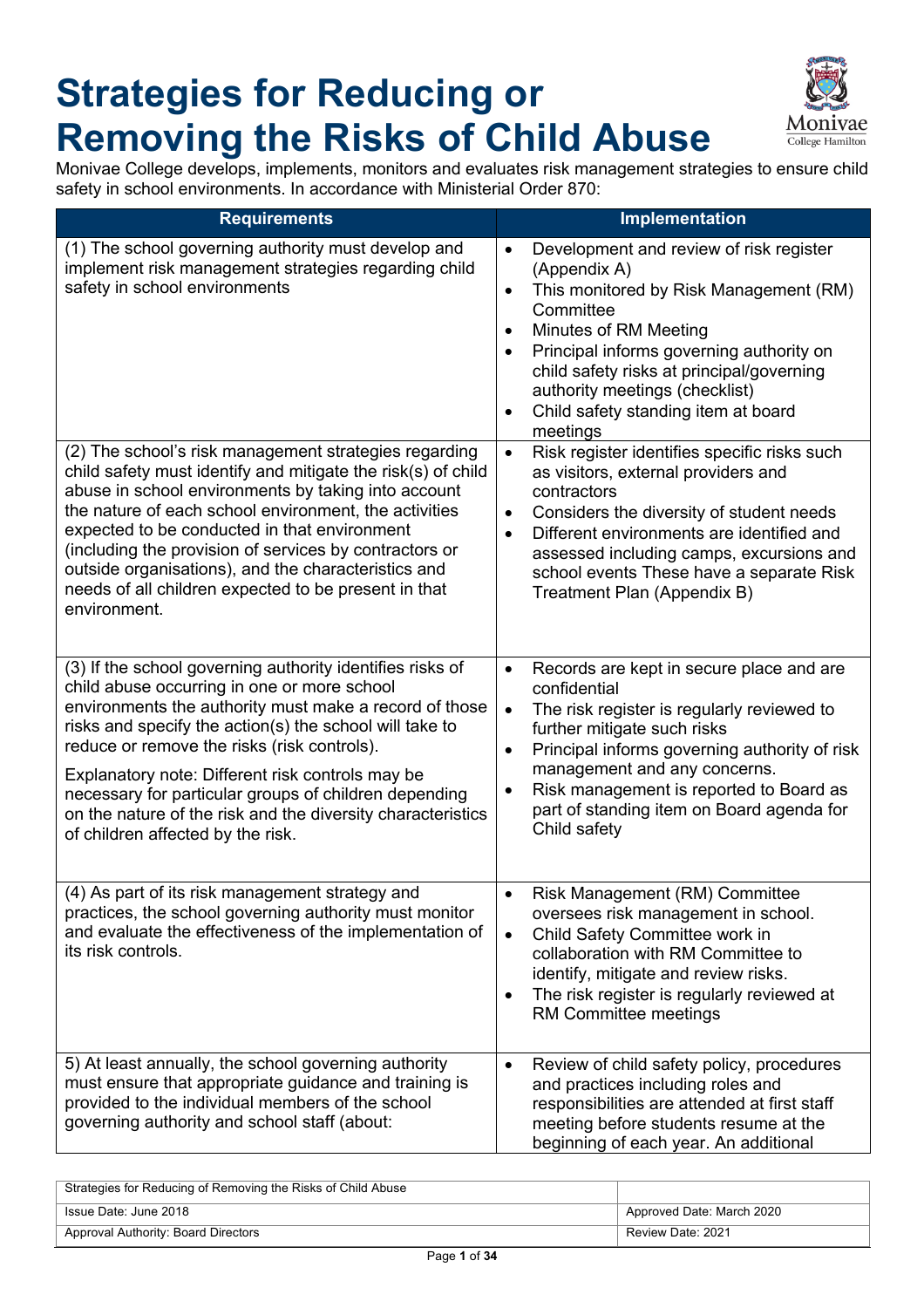| individual and collective obligations and<br>responsibilities for managing the risk of child abuse;<br>child abuse risks in the school environment; and<br>the school's current child safety standards. | session is held for staff members absent at<br>this meeting<br>Emergency teachers have an induction on<br>$\bullet$<br>child safety before commencing each year.<br>Staff induction program includes child<br>٠<br>safety<br>External providers and contractors must<br>$\bullet$<br>sign Code of Conduct each year.<br>Staff participate in ongoing training and<br>$\bullet$<br>professional learning in child safety and<br>associated risks<br>Professional learning for child safety is<br>$\bullet$<br>identified in annual whole school<br>professional learning plan<br>Child Protection Officer attends specific<br>$\bullet$<br>professional learning and network meetings<br>on child safety (CEOC)<br>Posters displaying procedures to follow up<br>$\bullet$<br>on child safety issues are displayed in<br>classroom, staff areas and general areas.<br>Child Safety information in newsletter and<br>$\bullet$<br>staff, parent and student handbooks |
|---------------------------------------------------------------------------------------------------------------------------------------------------------------------------------------------------------|---------------------------------------------------------------------------------------------------------------------------------------------------------------------------------------------------------------------------------------------------------------------------------------------------------------------------------------------------------------------------------------------------------------------------------------------------------------------------------------------------------------------------------------------------------------------------------------------------------------------------------------------------------------------------------------------------------------------------------------------------------------------------------------------------------------------------------------------------------------------------------------------------------------------------------------------------------------------|
|---------------------------------------------------------------------------------------------------------------------------------------------------------------------------------------------------------|---------------------------------------------------------------------------------------------------------------------------------------------------------------------------------------------------------------------------------------------------------------------------------------------------------------------------------------------------------------------------------------------------------------------------------------------------------------------------------------------------------------------------------------------------------------------------------------------------------------------------------------------------------------------------------------------------------------------------------------------------------------------------------------------------------------------------------------------------------------------------------------------------------------------------------------------------------------------|

| Strategies for Reducing of Removing the Risks of Child Abuse |                           |
|--------------------------------------------------------------|---------------------------|
| Issue Date: June 2018                                        | Approved Date: March 2020 |
| Approval Authority: Board Directors                          | Review Date: 2021         |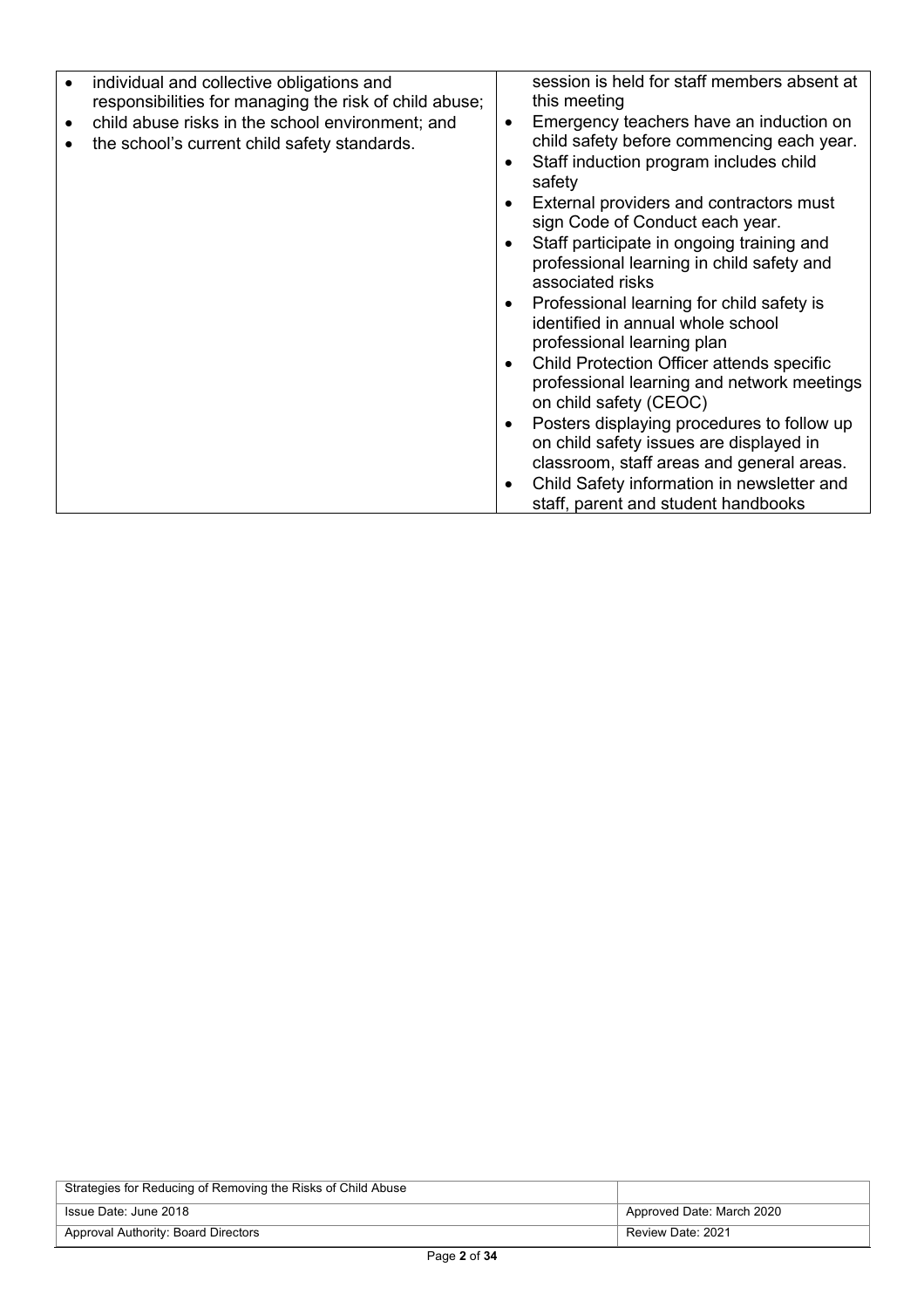## **Appendix A: Child Safety Risk Register**

| <b>Risk Description</b>                                                                                             | <b>Controls Already in Place</b>                                                                                                                                                                                                                                                                                                                                                                                                                                                                                                                                                                                                  | <b>Initial</b><br><b>Risk</b><br><b>Rating</b> | <b>Additional Controls Developed</b>                                                                                                                                                                                                                                                                                                                                                                                                                                                                                                                                                                                                                                                                                                                                                                                                              | <b>Revised</b><br><b>Risk</b><br><b>Rating</b> | <b>Position</b><br><b>Responsible</b><br>for the<br><b>Controls</b> |
|---------------------------------------------------------------------------------------------------------------------|-----------------------------------------------------------------------------------------------------------------------------------------------------------------------------------------------------------------------------------------------------------------------------------------------------------------------------------------------------------------------------------------------------------------------------------------------------------------------------------------------------------------------------------------------------------------------------------------------------------------------------------|------------------------------------------------|---------------------------------------------------------------------------------------------------------------------------------------------------------------------------------------------------------------------------------------------------------------------------------------------------------------------------------------------------------------------------------------------------------------------------------------------------------------------------------------------------------------------------------------------------------------------------------------------------------------------------------------------------------------------------------------------------------------------------------------------------------------------------------------------------------------------------------------------------|------------------------------------------------|---------------------------------------------------------------------|
| <b>GOVERNANCE AND CULTURE</b>                                                                                       |                                                                                                                                                                                                                                                                                                                                                                                                                                                                                                                                                                                                                                   |                                                |                                                                                                                                                                                                                                                                                                                                                                                                                                                                                                                                                                                                                                                                                                                                                                                                                                                   |                                                |                                                                     |
| No organisational culture of<br>child safety $-$ lack of<br>leadership, public commitment<br>and frequent messaging | Ensure strategic direction,<br>vision and mission of the<br>school includes child safety<br>as a key objective.<br>Development of Child<br>Safety documents such as<br>Child Safety Policy, Code<br>of Conduct, Commitment<br>Statement and associated<br>document<br>Code of Conduct is made<br>available and signed by all<br>Staff Members, Casual<br>Relief Teachers,<br><b>Volunteers and Contractors</b><br>Ensure that the School's<br>Annual Report has a<br>section in it dedicated to<br>child safety.<br><b>Dedicated Child Safety</b><br>section of the website<br>containing information,<br>policies and procedures |                                                | Ongoing development and review of policies and<br>procedures.<br>Strategy to promote to all members of the school<br>community processes around strict confidentiality<br>of reporting of suspected abuse.<br>Action plan to update the website to include child<br>friendly and easy to understand resources<br>regarding child safety.<br>Child-safe training is included in the school's<br>annual professional learning plan, with records of<br>content and attendance maintained.<br>Staff induction and annual awareness training,<br>inclusion of obligation in staff position<br>descriptions, policy and procedure for managing<br>child safety, performance management<br>procedures, reporting procedures.<br>Child Safety is included as standing agenda<br>items on Board Directors, School Directors and<br>Staff Meeting agendas. |                                                | <b>Board Directors</b><br>Principal                                 |

| Strategies for Reducing of Removing the Risks of Child Abuse |                           |
|--------------------------------------------------------------|---------------------------|
| Issue Date: June 2018                                        | Approved Date: March 2020 |
| Approval Authority: Board Directors                          | Review Date: 2021         |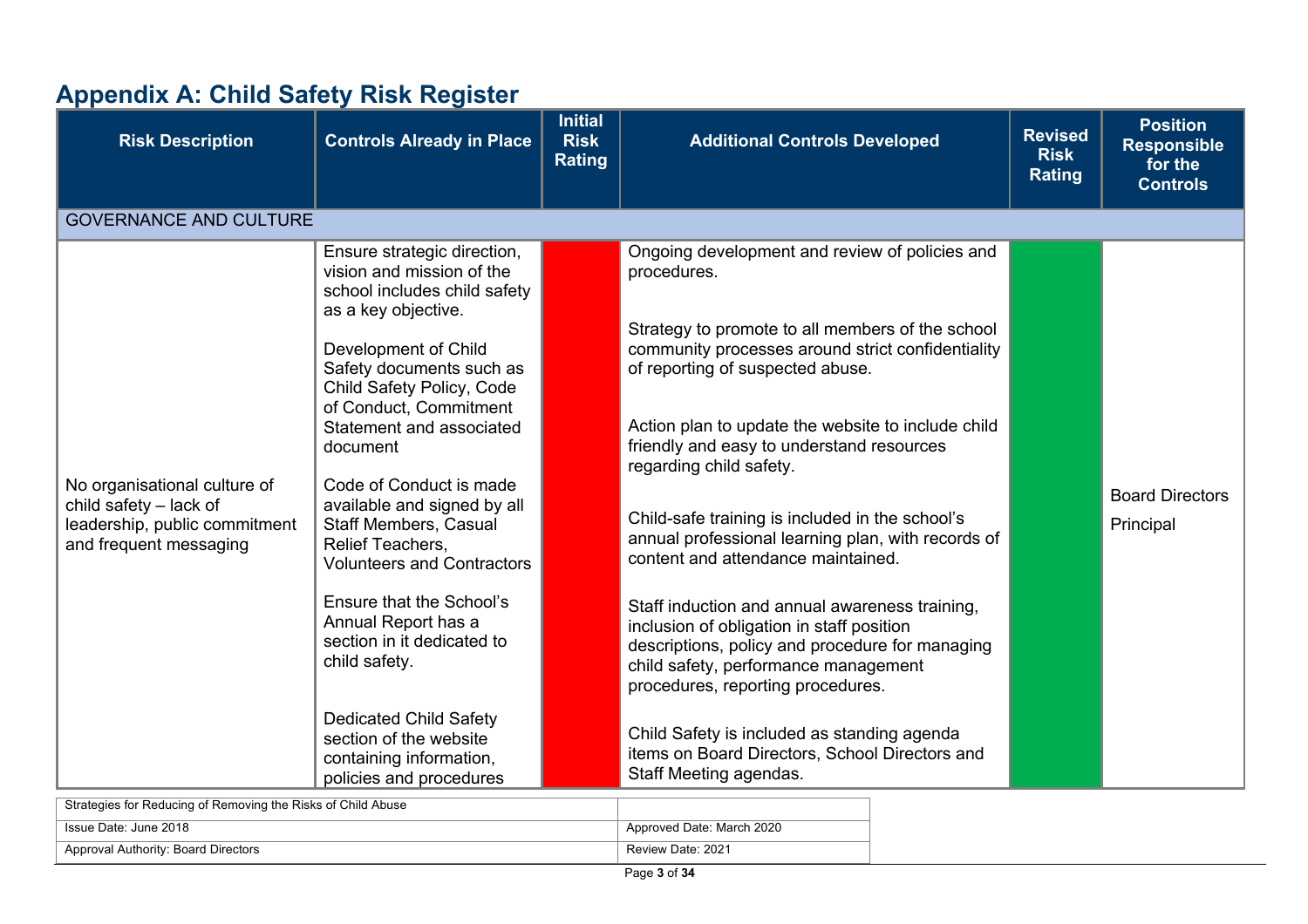|                                                                                                                                | relevant to Child Safety<br><b>Standards</b>                                                                                                                                                                                                                            | Regular communication to school community<br>regarding Child Safety.                                                                                                                                                                                                                                                                                                                                                                                                                                                                                                                                                                                                                     |                                     |
|--------------------------------------------------------------------------------------------------------------------------------|-------------------------------------------------------------------------------------------------------------------------------------------------------------------------------------------------------------------------------------------------------------------------|------------------------------------------------------------------------------------------------------------------------------------------------------------------------------------------------------------------------------------------------------------------------------------------------------------------------------------------------------------------------------------------------------------------------------------------------------------------------------------------------------------------------------------------------------------------------------------------------------------------------------------------------------------------------------------------|-------------------------------------|
| Roles and responsibilities in<br>achieving child safety strategies<br>have not been allocated and/or<br>enacted                | Appointment of a Child<br>Protection Officer and a<br>Director of Students who<br>leads the Student<br>Wellbeing Group to<br>champion all aspects of<br>Child Safety within the<br>school.<br>Development of the Child<br><b>Protection Officer role</b><br>description | Child protection officer role description reviewed<br>annually and further developed as required<br>Roles and responsibilities for canonical<br>administrator, principal and other appropriate<br>leaders defined and documented.<br>Ensure that responsibility for embedding a<br>culture of safety is incorporated into position<br>descriptions for members of the Leadership<br>Team.<br>Names and roles of those with responsibilities<br>publicised to school community through<br>staffroom noticeboard, staff handbook, family<br>handbook, school website.<br>Child Protection Officer attends specific<br>professional learning and network meetings on<br>child safety (CEOC) | <b>Board Directors</b><br>Principal |
| Appropriate strategies have not<br>been developed and/or<br>implemented to embed a<br>culture of child safety at the<br>school | Development and review of<br>risk register<br>Strategies developed to<br>embed culture of child<br>safety<br>Maintain a Child Safety<br>Code of Conduct that<br>establishes behavioural                                                                                 | Strategies to embed organisational culture of<br>child safety reviewed annually and action plans<br>further developed.<br>Professional learning for child safety is identified<br>in annual whole school professional learning plan                                                                                                                                                                                                                                                                                                                                                                                                                                                      | <b>Board Directors</b><br>Principal |

| Strategies for Reducing of Removing the Risks of Child Abuse |                           |
|--------------------------------------------------------------|---------------------------|
| Issue Date: June 2018                                        | Approved Date: March 2020 |
| Approval Authority: Board Directors                          | Review Date: 2021         |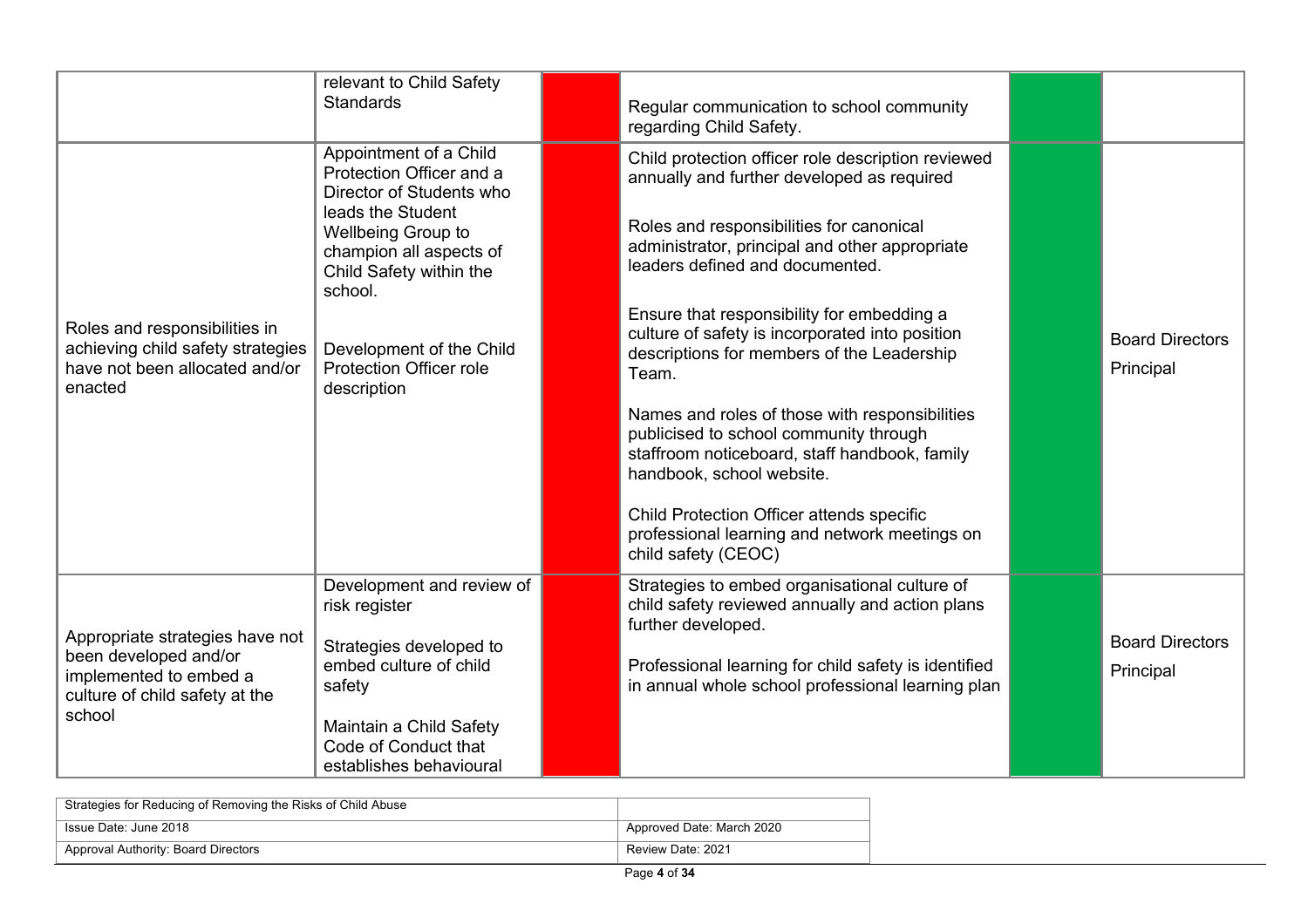|                                                                                                                                                                                      | expectations.                                     | The child safety strategies document included in<br>the school's policy review process and cycle and            |  |  |           |
|--------------------------------------------------------------------------------------------------------------------------------------------------------------------------------------|---------------------------------------------------|-----------------------------------------------------------------------------------------------------------------|--|--|-----------|
|                                                                                                                                                                                      |                                                   | is updated regularly.                                                                                           |  |  |           |
|                                                                                                                                                                                      |                                                   | The school's child safety strategies recorded in a<br>central document.                                         |  |  |           |
|                                                                                                                                                                                      |                                                   | Ensure ongoing briefings and training in the<br>requirement for Mandatory Reporting.                            |  |  |           |
|                                                                                                                                                                                      |                                                   | Members of the school community are<br>encouraged to participate in the active reporting<br>of suspected abuse. |  |  |           |
|                                                                                                                                                                                      |                                                   | Action plans developed to include student<br>participation in developing policies and<br>procedures.            |  |  |           |
| The school governing authority<br>is not provided with sufficient<br>information to be satisfied that<br>persons engaged in child-<br>connected work are performing<br>appropriately | Annual performance<br>reviews                     |                                                                                                                 |  |  | Principal |
| Lack of appropriate education<br>about:                                                                                                                                              |                                                   | Parent guides on the curriculum outlining the<br>school's approach                                              |  |  |           |
| standards of behaviour for<br>students attending the school;<br>healthy and respectful<br>relationships (including                                                                   | <b>Class/Pastoral meetings</b><br>Student surveys | Parent Handbook- outlines expectations and<br>policy                                                            |  |  |           |
| sexuality);<br>resilience; and                                                                                                                                                       |                                                   | Class/Pastoral meetings- to establish rules and<br>for student to raise issue/ monitor student                  |  |  |           |
| Strategies for Reducing of Removing the Risks of Child Abuse                                                                                                                         |                                                   |                                                                                                                 |  |  |           |
| Issue Date: June 2018                                                                                                                                                                |                                                   | Approved Date: March 2020                                                                                       |  |  |           |
| Approval Authority: Board Directors                                                                                                                                                  |                                                   | Review Date: 2021                                                                                               |  |  |           |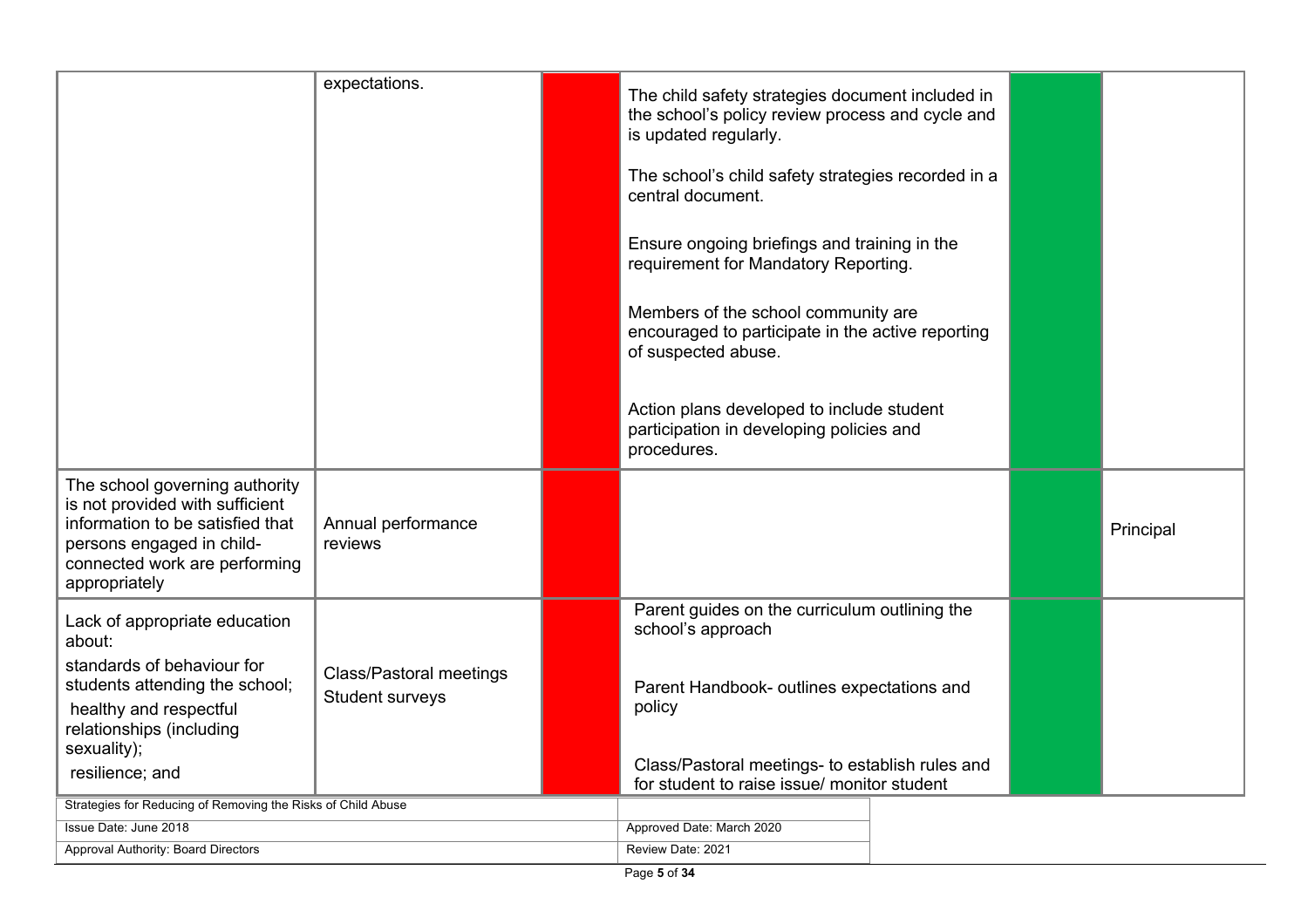| child abuse awareness and                                    | wellbeing and personal safety                                                                 |
|--------------------------------------------------------------|-----------------------------------------------------------------------------------------------|
| prevention.                                                  |                                                                                               |
|                                                              |                                                                                               |
|                                                              | Student safety surveys                                                                        |
|                                                              |                                                                                               |
|                                                              | Chaplaincy and student wellbeing services                                                     |
|                                                              |                                                                                               |
|                                                              |                                                                                               |
|                                                              | Engagement of students in learning is                                                         |
|                                                              | embedded across the school                                                                    |
|                                                              |                                                                                               |
|                                                              |                                                                                               |
|                                                              | Cross-curriculum focus on issues of safety and                                                |
|                                                              | forms of abuse that are developed through                                                     |
|                                                              | literature, social media, media, government and                                               |
|                                                              | church documents, examples of scenarios that<br>develop understanding of responsibilities and |
|                                                              | ethical choices                                                                               |
|                                                              |                                                                                               |
|                                                              |                                                                                               |
|                                                              | Curriculum scope and sequence that outlines                                                   |
|                                                              | key focus for resilience and healthy and                                                      |
|                                                              | respectful relationships at year levels                                                       |
|                                                              |                                                                                               |
|                                                              |                                                                                               |
|                                                              | Implementation of RE units that reinforce and                                                 |
|                                                              | allow student to develop their understanding of                                               |
|                                                              | respecting the dignity of each person, social                                                 |
|                                                              | justice, reconciliation and respecting diversity                                              |
|                                                              |                                                                                               |
|                                                              | Different levels of student voice:                                                            |
|                                                              |                                                                                               |
|                                                              | Student surveys to assist with informing                                                      |
|                                                              | policies                                                                                      |
|                                                              | Student, staff and parent committees to                                                       |
| Strategies for Reducing of Removing the Risks of Child Abuse |                                                                                               |
| Issue Date: June 2018                                        | Approved Date: March 2020                                                                     |
| <b>Approval Authority: Board Directors</b>                   | Review Date: 2021                                                                             |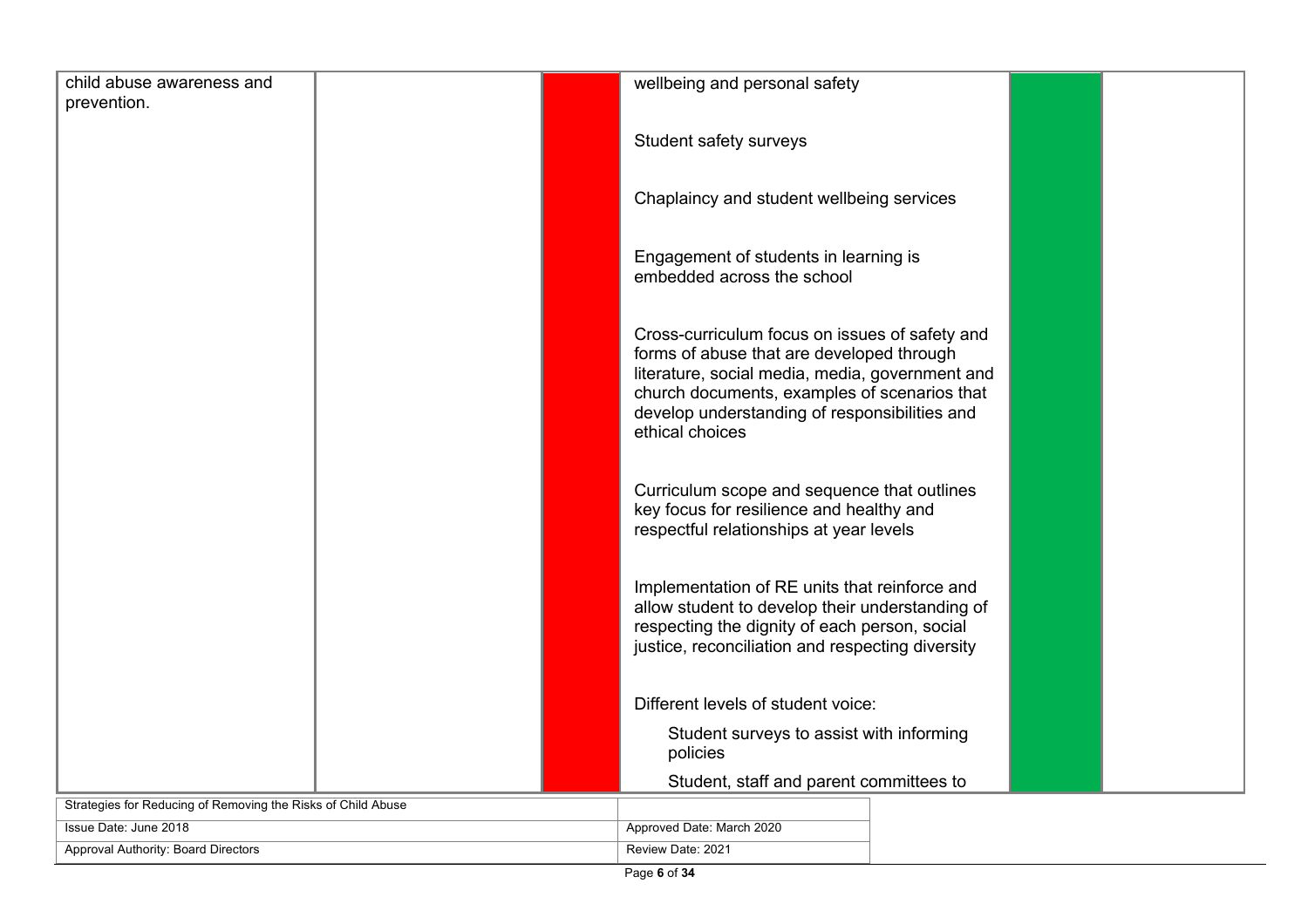|                                                              |                                                                                                                                    | review /collaborate on school initiatives                                                                                                                   |  |           |
|--------------------------------------------------------------|------------------------------------------------------------------------------------------------------------------------------------|-------------------------------------------------------------------------------------------------------------------------------------------------------------|--|-----------|
|                                                              |                                                                                                                                    | Staff/student council                                                                                                                                       |  |           |
|                                                              |                                                                                                                                    | <b>Student Representative Council- across</b><br>school                                                                                                     |  |           |
|                                                              |                                                                                                                                    | Curriculum planning- pre and post testing,<br>student input on unit planning and<br>directions                                                              |  |           |
|                                                              |                                                                                                                                    | Student feedback on teaching practice and<br>learning                                                                                                       |  |           |
|                                                              |                                                                                                                                    | Focus group and action research                                                                                                                             |  |           |
|                                                              |                                                                                                                                    | Student led conferences                                                                                                                                     |  |           |
|                                                              |                                                                                                                                    |                                                                                                                                                             |  |           |
|                                                              |                                                                                                                                    | Review and monitor curriculum and procedures<br>for students                                                                                                |  |           |
|                                                              |                                                                                                                                    | Risk management register and strategies                                                                                                                     |  |           |
|                                                              |                                                                                                                                    | Professional learning on student voice and<br>creating a culture that promotes students to<br>report issues on own and others personal safety               |  |           |
| <b>EMPLOYMENT AND INDUCTION</b>                              |                                                                                                                                    |                                                                                                                                                             |  |           |
| Employment practices;<br>employment of an inappropriate      | Systematic and<br>documented selection and<br>screening processes are<br>used for the appointment of<br>all staff. These have been | The school maintains a stringent screening<br>process to assist in identifying only the most<br>appropriate staff members with be engaged by<br>the school. |  | Principal |
| person                                                       | developed according to<br>guidance documents<br>provided by the CECV IR<br>Unit to comply with Child                               | When assessing potential candidates members<br>of the Principal and others on the assessment<br>panel will consider the following:                          |  |           |
| Strategies for Reducing of Removing the Risks of Child Abuse |                                                                                                                                    |                                                                                                                                                             |  |           |
| Issue Date: June 2018                                        |                                                                                                                                    | Approved Date: March 2020                                                                                                                                   |  |           |
| Approval Authority: Board Directors                          |                                                                                                                                    | Review Date: 2021                                                                                                                                           |  |           |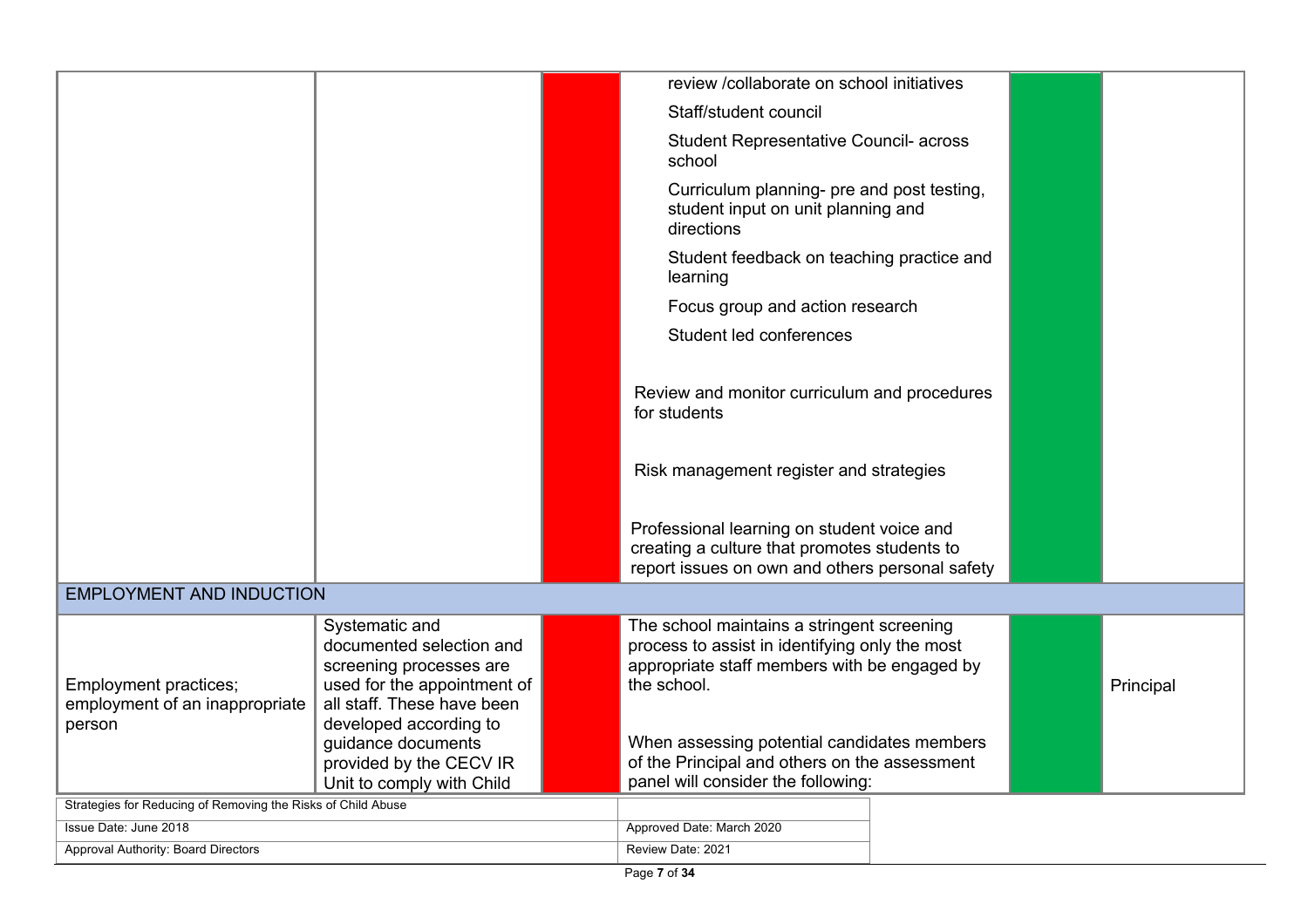| Safe Standard 4.<br>Screening processes<br>established and maintained<br>to ensure that any person<br>anticipating to participate in<br><b>Child Connected Works is</b><br>of a suitable character and<br>does not pose a risk to<br>students or members of the<br>broad community. | » What motivates the individual to work with<br>children (personal and/or professional).<br>» Relevant & verifiable experience.<br>» Understanding of Children's physical &<br>emotional needs.<br>» Understanding of professional boundaries<br>» Attitudes towards Children's rights and how<br>these can be upheld.<br>» Values (honesty, integrity, reliability, fairness<br>and non-discrimination).<br>» Responses from referees |
|-------------------------------------------------------------------------------------------------------------------------------------------------------------------------------------------------------------------------------------------------------------------------------------|----------------------------------------------------------------------------------------------------------------------------------------------------------------------------------------------------------------------------------------------------------------------------------------------------------------------------------------------------------------------------------------------------------------------------------------|
| Position descriptions are<br>developed for all staff<br>members that clearly<br>define their responsibilities<br>including those relating to<br>child safety. These form<br>part of the school's<br>selection criteria when<br>employing new staff<br>members.                      | School maintains a VIT and WWCC register to<br>ensure validity of checks and registration.<br>Ensure that all Staff Members, Clergy, Casual<br>Relief Teachers, Volunteers and Contractors are<br>adequately inducted into Child Safety<br>requirements. They should also be trained in<br>what to do if an allegation is made, or a concern<br>raised or staff observe abusive behaviour<br>towards a child.                          |
| <b>Teaching Staff must</b><br>maintain current VIT<br><b>Registration which</b><br>incorporates Criminal<br>Record Checks, every 5<br>years.                                                                                                                                        | Academic transcripts are requested and filed in<br>personnel files for all applicants<br>Proof of identity documents requested and filed<br>in personnel files.                                                                                                                                                                                                                                                                        |
| Non-Teaching Staff &<br><b>Administration Staff must</b><br>maintain current Working                                                                                                                                                                                                | Reference check documents are stored<br>separately from personnel files                                                                                                                                                                                                                                                                                                                                                                |

| Strategies for Reducing of Removing the Risks of Child Abuse |                           |  |
|--------------------------------------------------------------|---------------------------|--|
| Issue Date: June 2018                                        | Approved Date: March 2020 |  |
| Approval Authority: Board Directors                          | Review Date: 2021         |  |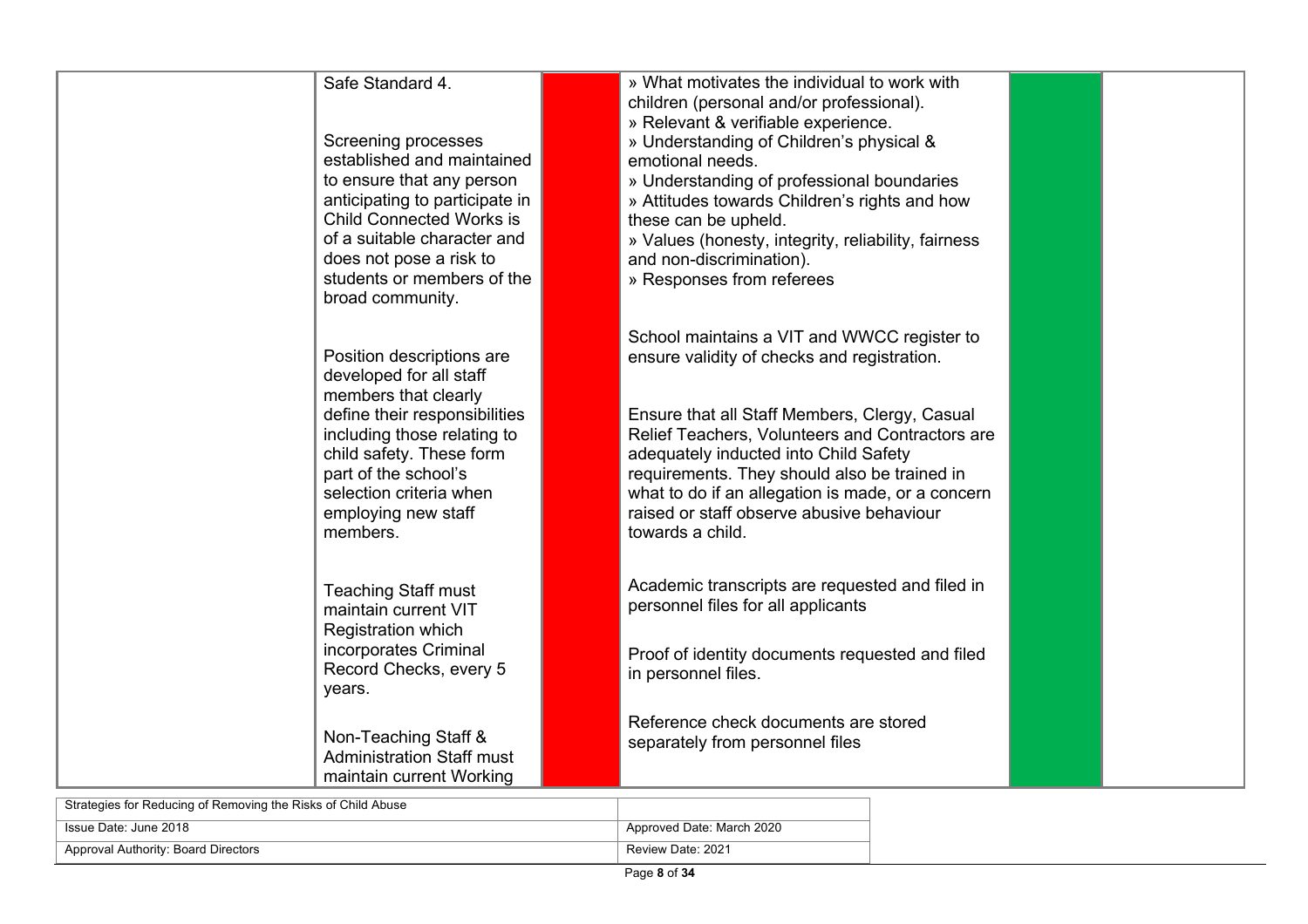|                               | with Children Checks<br>(WWCC).<br>Administration, Cleaning &<br>Canteen Staff may also be<br>required to undergo a<br>Police Check.                                                                                                                                                           |                                                                                                                                                                                                                                                                  |           |
|-------------------------------|------------------------------------------------------------------------------------------------------------------------------------------------------------------------------------------------------------------------------------------------------------------------------------------------|------------------------------------------------------------------------------------------------------------------------------------------------------------------------------------------------------------------------------------------------------------------|-----------|
|                               | Reference checks will be<br>conducted by at least one<br>member of the Leadership<br>Team to identify the<br>suitability of the candidate<br>with regard to working with<br>children.                                                                                                          |                                                                                                                                                                                                                                                                  |           |
|                               | Criminal history search,<br>online searches (Google,<br>Facebook etc), pre-<br>employment reference<br>check includes asking<br>about child safety                                                                                                                                             |                                                                                                                                                                                                                                                                  |           |
| <b>Casual Relief Teachers</b> | All Casual Relief Teachers<br>(CRT) must attend an<br>interview with a member of<br>the Leadership Team prior<br>to being authorised to<br>conduct work on the<br>school's behalf.<br>Reference checks are<br>conducted prior to any CRT<br>being authorised to<br>conduct work at the school. | All CRTs must sign in at the office prior to<br>commencing work.<br>All CRTs must wear identification (CRT / Visitor)<br>Lanyards at all times.<br>Year Level teachers or a Member of the<br>Leadership Team should 'check in' on the CRT<br>throughout the day. | Principal |

| Strategies for Reducing of Removing the Risks of Child Abuse |                           |
|--------------------------------------------------------------|---------------------------|
| Issue Date: June 2018                                        | Approved Date: March 2020 |
| Approval Authority: Board Directors                          | Review Date: 2021         |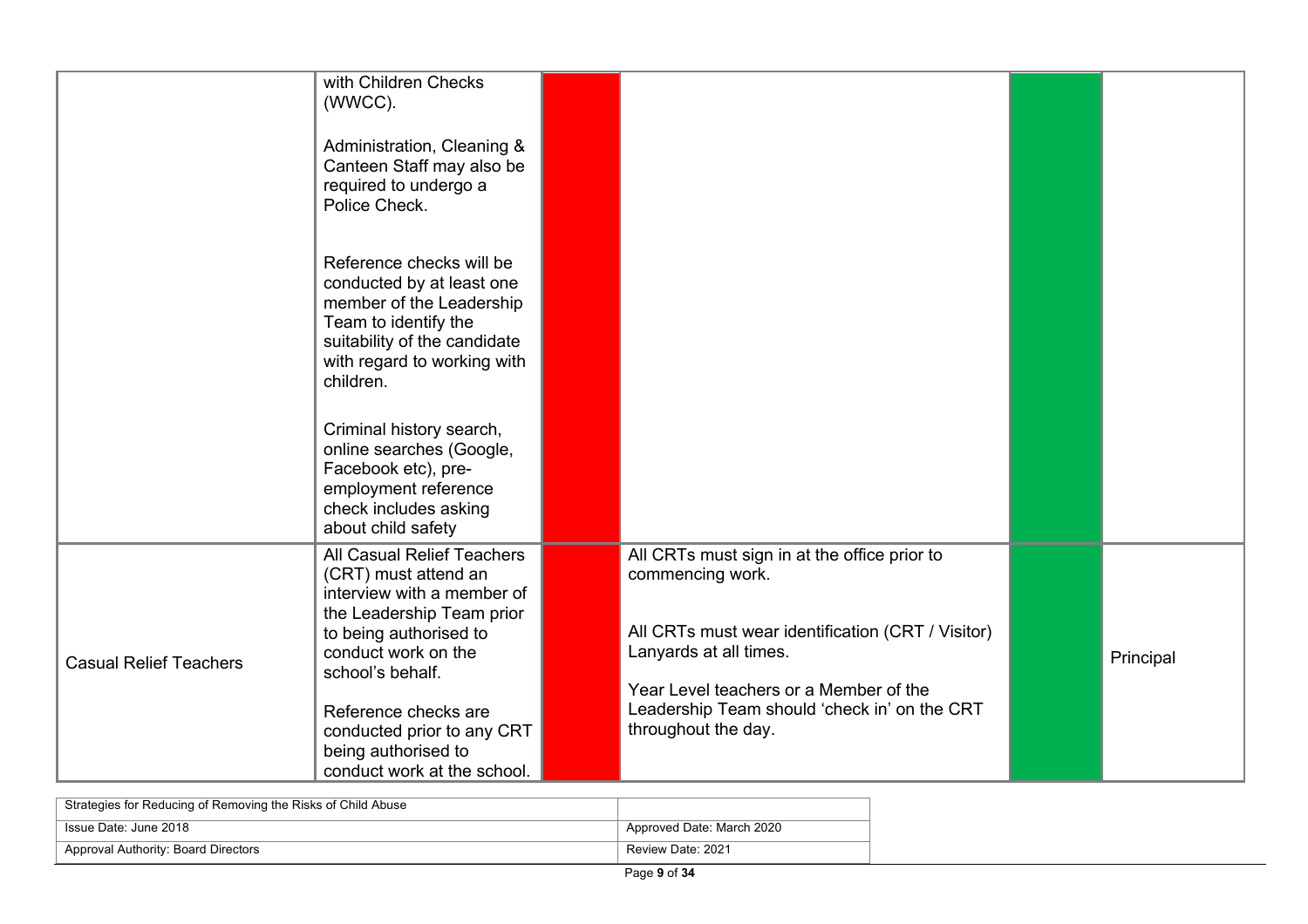|                                                              | The school will only<br>engage CRT agencies who<br>can demonstrate robust<br>processes to support Child<br>Safety. The agency must<br>demonstrate sufficient<br>screening and induction<br>procedures. The school's<br>Code of Conduct will also<br>be provided to the agency<br>to be embedded into their<br>own induction<br>documentation.<br>All CRTs must maintain<br>current Victorian Institute of<br><b>Teaching Registration and</b><br>provide this to the school<br>prior to commencing work.<br>All Casual Relief Teachers<br>(CRT) are to be provided<br>with a copy of the School's<br>Child Safety Code of<br>Conduct and asked to sign<br>this prior to being permitted<br>to participate in teaching or<br>volunteer activities. |                                                                                                                                                                                                                                                                                    |                                                                  |
|--------------------------------------------------------------|---------------------------------------------------------------------------------------------------------------------------------------------------------------------------------------------------------------------------------------------------------------------------------------------------------------------------------------------------------------------------------------------------------------------------------------------------------------------------------------------------------------------------------------------------------------------------------------------------------------------------------------------------------------------------------------------------------------------------------------------------|------------------------------------------------------------------------------------------------------------------------------------------------------------------------------------------------------------------------------------------------------------------------------------|------------------------------------------------------------------|
| Inappropriate contractors are<br>engaged                     | Systematic and<br>documented selection and<br>screening processes are<br>used for the appointment of<br>all staff. These have been<br>developed according to                                                                                                                                                                                                                                                                                                                                                                                                                                                                                                                                                                                      | Copies of Working with Children Checks<br>(WWCC) obtained for all Contractors. Where a<br>WWCC has not be provided the Contractor or<br>their workers are not permitted to conduct work<br>in the presence of any student without a member<br>of Staff being present at all times. | <b>Business</b><br>Manager<br><b>Child Protection</b><br>Officer |
| Strategies for Reducing of Removing the Risks of Child Abuse |                                                                                                                                                                                                                                                                                                                                                                                                                                                                                                                                                                                                                                                                                                                                                   |                                                                                                                                                                                                                                                                                    |                                                                  |
| Issue Date: June 2018                                        |                                                                                                                                                                                                                                                                                                                                                                                                                                                                                                                                                                                                                                                                                                                                                   | Approved Date: March 2020                                                                                                                                                                                                                                                          |                                                                  |
| Approval Authority: Board Directors                          |                                                                                                                                                                                                                                                                                                                                                                                                                                                                                                                                                                                                                                                                                                                                                   | Review Date: 2021                                                                                                                                                                                                                                                                  |                                                                  |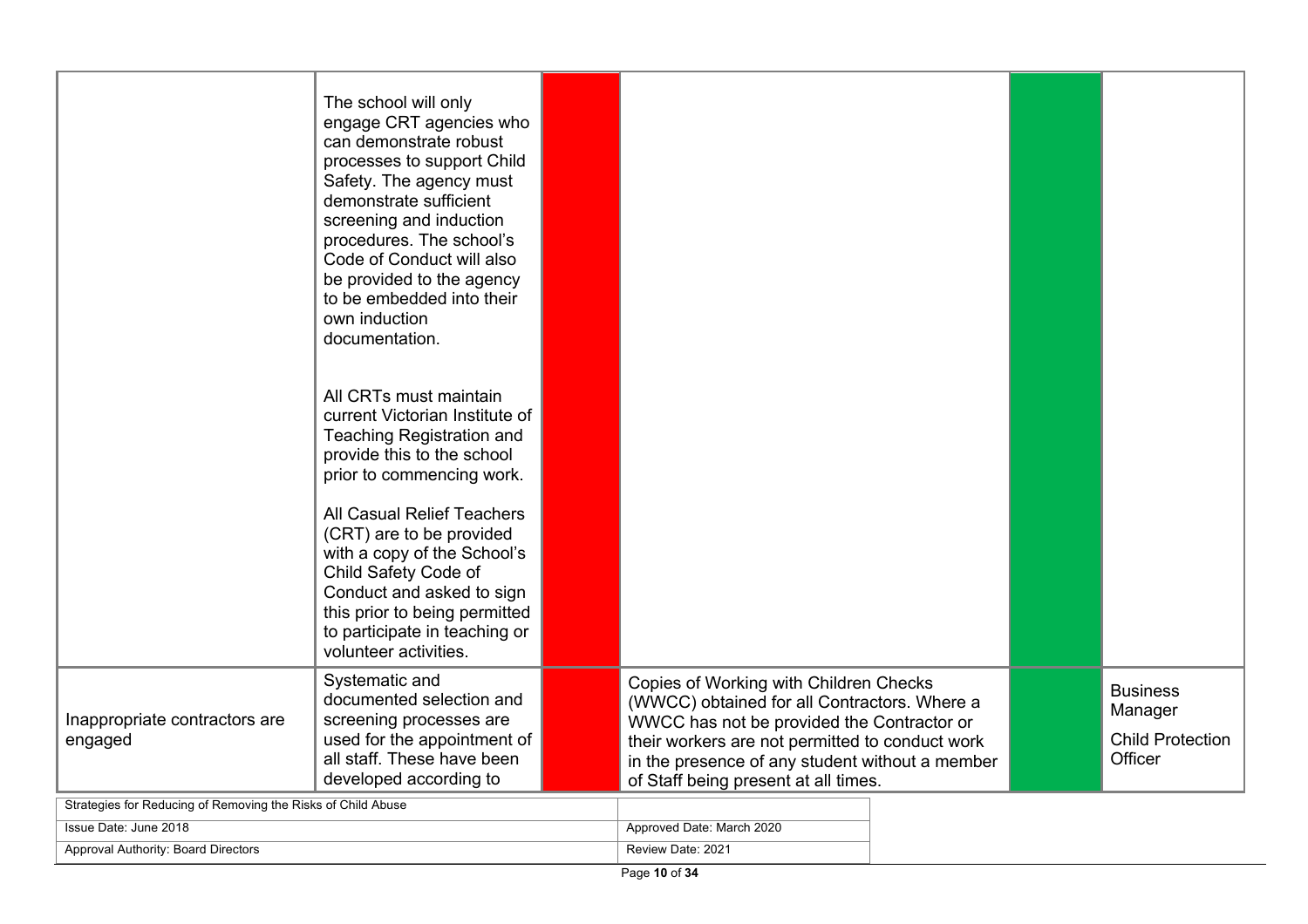|                                                                      | guidance documents<br>provided by the CECV IR<br>Unit to comply with Child<br>Safe Standard 4.                                                                                                                                                                  |                                                                                                                                                                                                                                                                                  |                  |
|----------------------------------------------------------------------|-----------------------------------------------------------------------------------------------------------------------------------------------------------------------------------------------------------------------------------------------------------------|----------------------------------------------------------------------------------------------------------------------------------------------------------------------------------------------------------------------------------------------------------------------------------|------------------|
|                                                                      | Screening processes<br>established and maintained<br>to ensure that any person<br>anticipating to participate in<br><b>Child Connected Works is</b><br>of a suitable character and<br>does not pose a risk to<br>students or members of the<br>broad community. |                                                                                                                                                                                                                                                                                  |                  |
| Inappropriate volunteers are<br>permitted with work with<br>students | Systematic and<br>documented selection and<br>screening processes are<br>used for the appointment of<br>all staff. These have been<br>developed according to<br>guidance documents<br>provided by the CECV IR<br>Unit to comply with Child<br>Safe Standard 4.  | Copies of Working with Children Checks<br>(WWCC) obtained for all Volunteers. Where a<br>WWCC has not be provided the Volunteer or<br>their workers are not permitted to conduct work<br>in the presence of any student without a member<br>of Staff being present at all times. | Deputy Principal |
|                                                                      | Screening processes<br>established and maintained<br>to ensure that any person<br>anticipating to participate in<br><b>Child Connected Works is</b><br>of a suitable character and<br>does not pose a risk to<br>students or members of the                     |                                                                                                                                                                                                                                                                                  |                  |

| Strategies for Reducing of Removing the Risks of Child Abuse |                           |
|--------------------------------------------------------------|---------------------------|
| Issue Date: June 2018                                        | Approved Date: March 2020 |
| Approval Authority: Board Directors                          | Review Date: 2021         |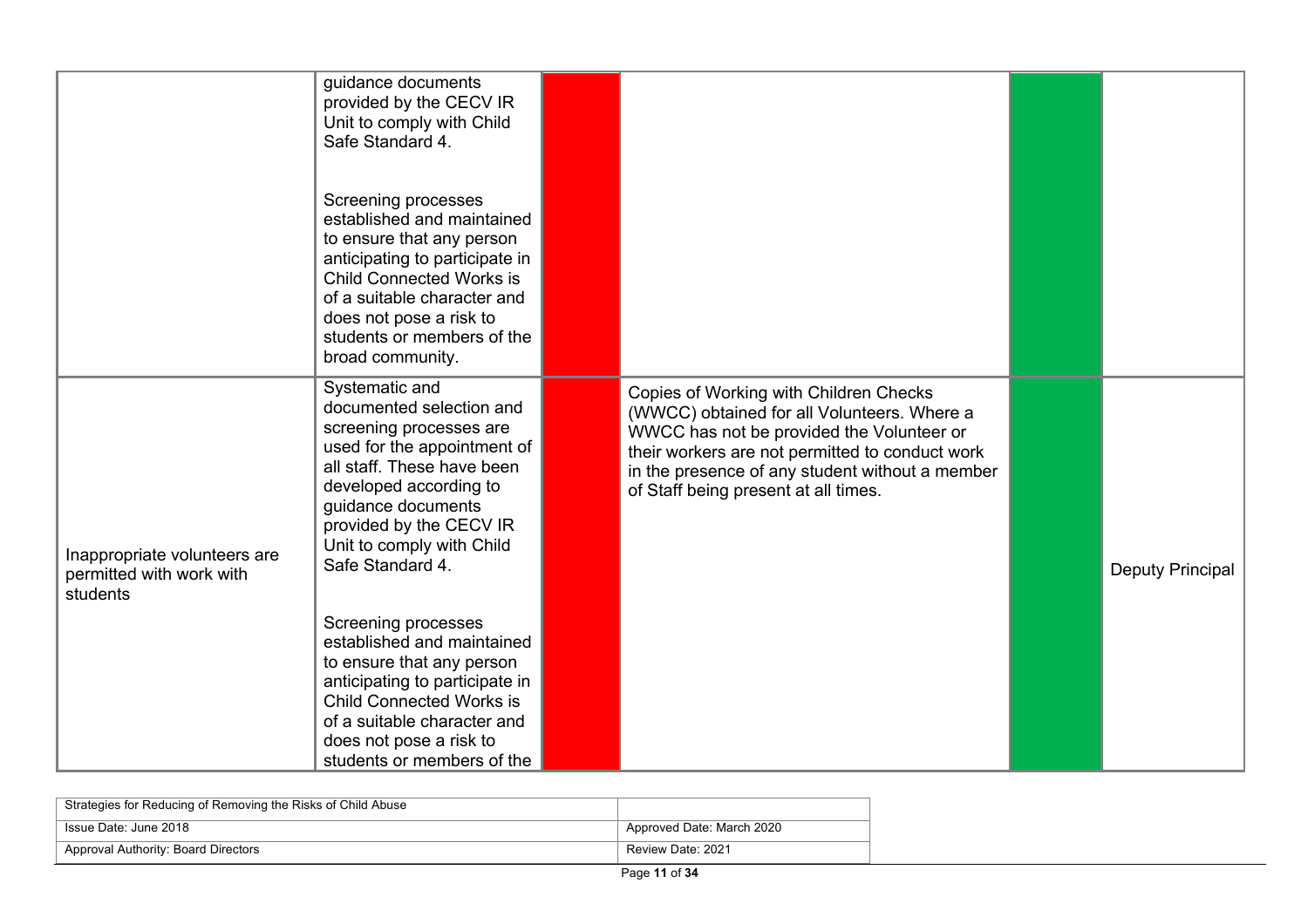|                                                            | broad community.                                                                                                                                 |                                                                                                                                                                                                                                                                 |                                                       |
|------------------------------------------------------------|--------------------------------------------------------------------------------------------------------------------------------------------------|-----------------------------------------------------------------------------------------------------------------------------------------------------------------------------------------------------------------------------------------------------------------|-------------------------------------------------------|
|                                                            | A Child Safe policy and<br>Code(s) of Conduct have<br>been developed.<br>The Child Safe policy and<br>Code of Conduct are<br>reviewed regularly. | All Contractors and their workers are to be<br>provided with a copy of the School's Child Safety<br>Code of Conduct and asked to sign this prior to<br>being permitted to conduct work on its behalf.                                                           |                                                       |
| Contractors not aware of their<br>child safety obligations | The Child Safe policy and<br>Code of Conduct are<br>readily available on the<br>school's website.                                                | All Contractors and their employees must have<br>undergone a formal induction into the schools<br>OHS requirements. This induction makes<br>specific reference to Child Safety requirements<br>and responsibilities for both the school and the<br>Contractors. | <b>Business</b><br>Manager<br><b>Child Protection</b> |
|                                                            | Written communication is<br>made with Contractors<br>regarding the processes<br>and requirement of<br>conducting work in a<br>school environment | Contractors are retrained in induction material,<br>including the Child Safe Policy and Code of<br>Conduct, regularly and records of this are<br>maintained.                                                                                                    | Officer                                               |
|                                                            | Restricting (where<br>possible) works to outside<br>student attendance times<br>i.e. School holidays                                             | Contractors are provided with a copy of the<br>School's Child Safety Code of Conduct and<br>asked to sign this document annually.                                                                                                                               |                                                       |
| Staff not aware of their child<br>safety obligations       | A Child Safe policy and<br>Code(s) of Conduct have<br>been developed, in<br>consultation with staff and<br>volunteers.                           | All Staff Members, Clergy, Casual Relief<br>Teachers and Volunteers are to be provided with<br>a copy of the School's Child Safety Code of<br>Conduct and asked to sign this document<br>annually.                                                              | <b>Child Safety</b><br>Officer                        |
|                                                            | The Child Safe policy and<br>Code of Conduct are                                                                                                 | Members of the School Community are regularly                                                                                                                                                                                                                   |                                                       |

| Strategies for Reducing of Removing the Risks of Child Abuse |                           |
|--------------------------------------------------------------|---------------------------|
| Issue Date: June 2018                                        | Approved Date: March 2020 |
| Approval Authority: Board Directors                          | Review Date: 2021         |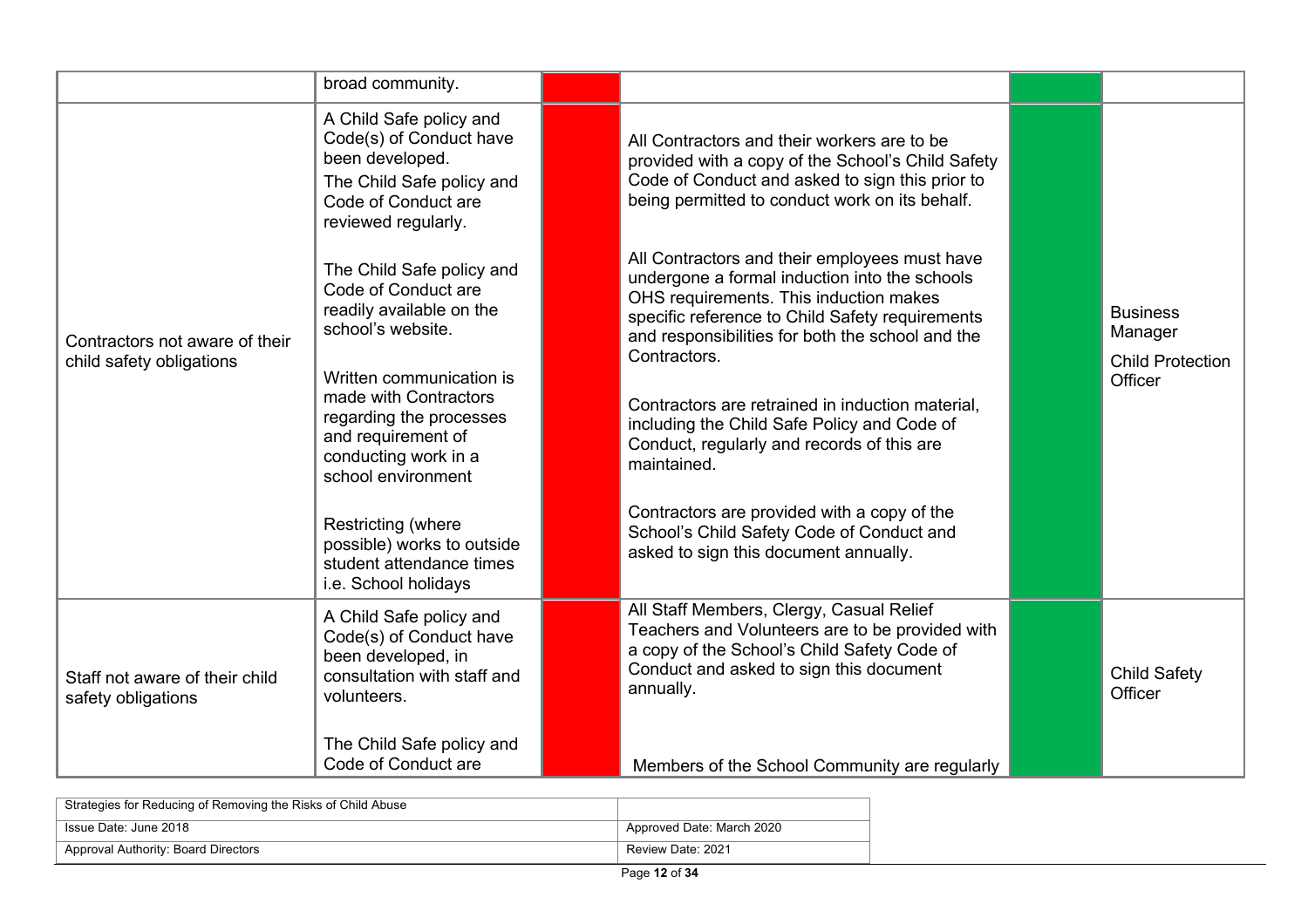|                                                              | reviewed regularly.                                                                                                                                                | provided with Child Safety and Reporting<br>information.                                                                                                                                                                                                  |                                |
|--------------------------------------------------------------|--------------------------------------------------------------------------------------------------------------------------------------------------------------------|-----------------------------------------------------------------------------------------------------------------------------------------------------------------------------------------------------------------------------------------------------------|--------------------------------|
|                                                              | The School's Child Safety<br>Policy, Code of Conduct &<br><b>Reporting Requirements</b><br>are provided to all<br>members of the school<br>community and made      | Child Safety requirements including reporting<br>obligations are regularly discussed at Staff<br>Meetings, communicated via newsletters and<br>displayed on the school's website.                                                                         |                                |
|                                                              | available via the school<br>website.<br>The Child Safe policy and<br>Code of Conduct are active<br>components of induction<br>processes for new staff,             | Staff Members undergo regular training on signs<br>of abuse and must complete the Department of<br>Education's online eLearning Mandatory<br>Reporting Training annually. They must provide<br>the school with a copy of their completion<br>certificate. |                                |
|                                                              | and records of this<br>induction are maintained<br>centrally and in each staff<br>member's personnel file.                                                         | Staff Members will be provided with a copy of the<br>school's Child protection & reporting guidelines<br>and be required to participate in relevant training.                                                                                             |                                |
|                                                              | The Child Safe policy and<br>Code of Conduct are<br>included in ongoing staff<br>professional learning each<br>year and central records of<br>this are maintained. | The school appointed a Child Protection Officer<br>to provide guidance and support to all teachers<br>with regards to reporting suspected abuse,<br>disclosures or breaches of the School's Code of<br>Conduct.                                           |                                |
|                                                              |                                                                                                                                                                    | Staff Members will participate in regular Child<br>Safety related training and be assigned a mentor<br>to ensure they are aware of their responsibilities<br>for maintaining a safe environment for all<br>students.                                      |                                |
| Volunteers not aware of their<br>child safety obligations    | A Child Safe policy and<br>Code(s) of Conduct have                                                                                                                 | Volunteers are to be provided with a copy of the<br>School's Child Safety Code of Conduct and                                                                                                                                                             | <b>Child Safety</b><br>Officer |
| Strategies for Reducing of Removing the Risks of Child Abuse |                                                                                                                                                                    |                                                                                                                                                                                                                                                           |                                |

| Strategies for Reducing of Removing the Risks of Child Abuse |                           |
|--------------------------------------------------------------|---------------------------|
| ່ Issue Date: June 2018                                      | Approved Date: March 2020 |
| Approval Authority: Board Directors                          | Review Date: 2021         |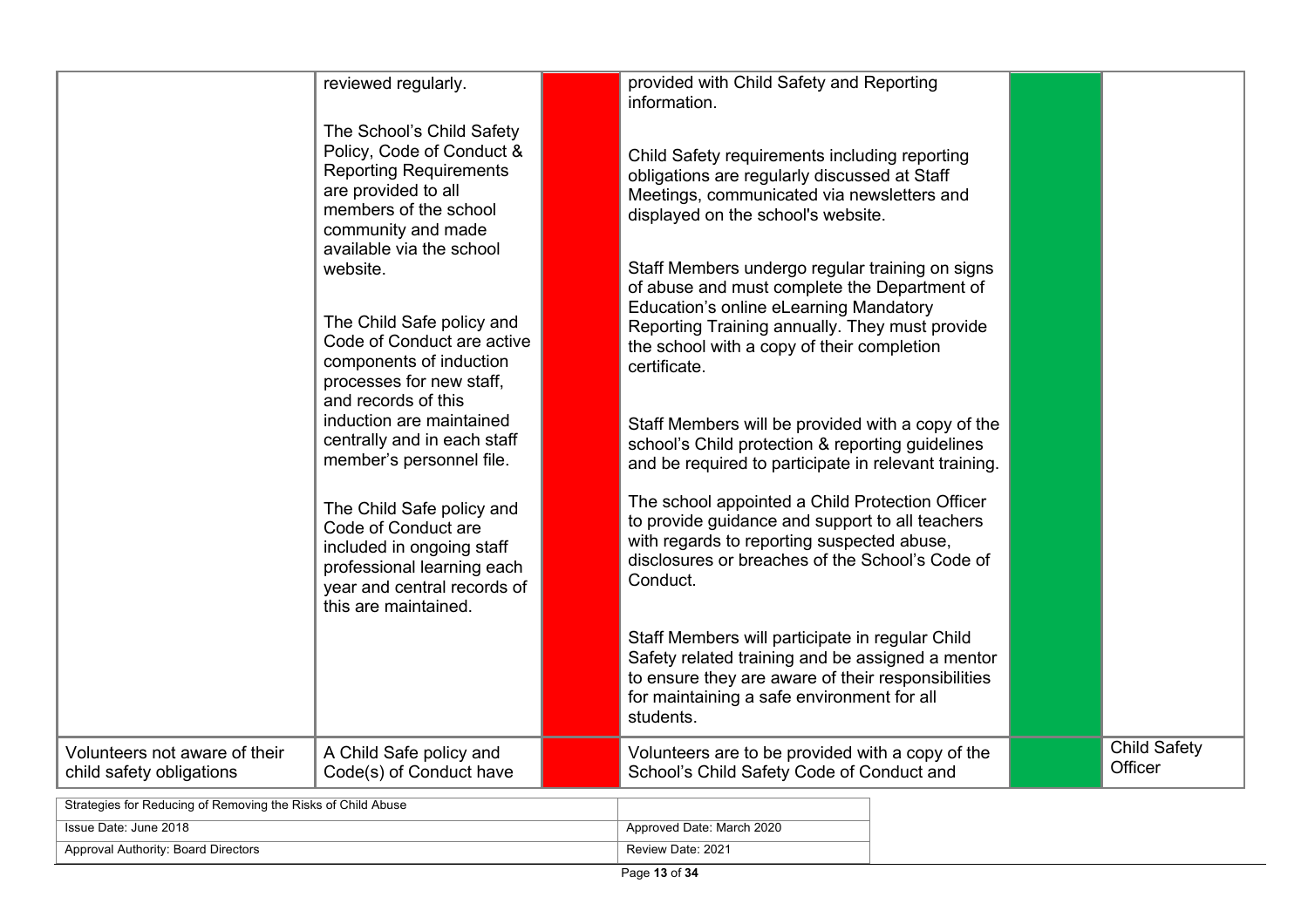|                                                                                                                                                               | been developed, in<br>consultation with staff and<br>volunteers.<br>The Child Safe policy and<br>Code of Conduct are<br>reviewed regularly.<br>The Child Safe policy and<br>Code of Conduct are<br>readily available on the<br>school's website.<br>The Child Safe policy and<br>Code of Conduct are active<br>components of induction<br>processes for volunteers<br>and records of this<br>induction are maintained<br>centrally.<br>The Child Safe policy and<br>Code of Conduct are<br>included in ongoing<br>volunteer training each<br>year, and records of this<br>are maintained. | asked to sign this document annually.<br>The School's Child Safety Policy, Code of<br>Conduct & Reporting Requirements are provided<br>to all members of the school community and<br>made available via the school website.<br>Child Safety requirements including reporting<br>obligations are regularly discussed at Staff<br>Meetings, communicated via newsletters and<br>displayed on the school's website.<br>Volunteers undergo regular training on signs of<br>abuse and must complete the Department of<br><b>Education's eLearning Mandatory Reporting</b><br>online training annually. They must provide the<br>school with a copy of their completion certificate.<br>The school has appointed a Child Protection<br>Officer to provide guidance and support to all<br>teachers with regards to reporting suspected<br>abuse, disclosures or breaches of the School's<br>Code of Conduct. |  |
|---------------------------------------------------------------------------------------------------------------------------------------------------------------|-------------------------------------------------------------------------------------------------------------------------------------------------------------------------------------------------------------------------------------------------------------------------------------------------------------------------------------------------------------------------------------------------------------------------------------------------------------------------------------------------------------------------------------------------------------------------------------------|-------------------------------------------------------------------------------------------------------------------------------------------------------------------------------------------------------------------------------------------------------------------------------------------------------------------------------------------------------------------------------------------------------------------------------------------------------------------------------------------------------------------------------------------------------------------------------------------------------------------------------------------------------------------------------------------------------------------------------------------------------------------------------------------------------------------------------------------------------------------------------------------------------|--|
| <b>ENVIROMENT AND SUPERVISION</b>                                                                                                                             |                                                                                                                                                                                                                                                                                                                                                                                                                                                                                                                                                                                           |                                                                                                                                                                                                                                                                                                                                                                                                                                                                                                                                                                                                                                                                                                                                                                                                                                                                                                       |  |
| Risk of relationships and<br>interactions with students<br>among people involved with the<br>school e.g. welfare staff, tutors,<br>administration and support | Child safety code of<br>conduct                                                                                                                                                                                                                                                                                                                                                                                                                                                                                                                                                           | Confirmation is provided annually of any student<br>engagement - completed by Survey Monkey.                                                                                                                                                                                                                                                                                                                                                                                                                                                                                                                                                                                                                                                                                                                                                                                                          |  |

| Strategies for Reducing of Removing the Risks of Child Abuse |                           |
|--------------------------------------------------------------|---------------------------|
| Sue Date: June 2018                                          | Approved Date: March 2020 |
| Approval Authority: Board Directors                          | Review Date: 2021         |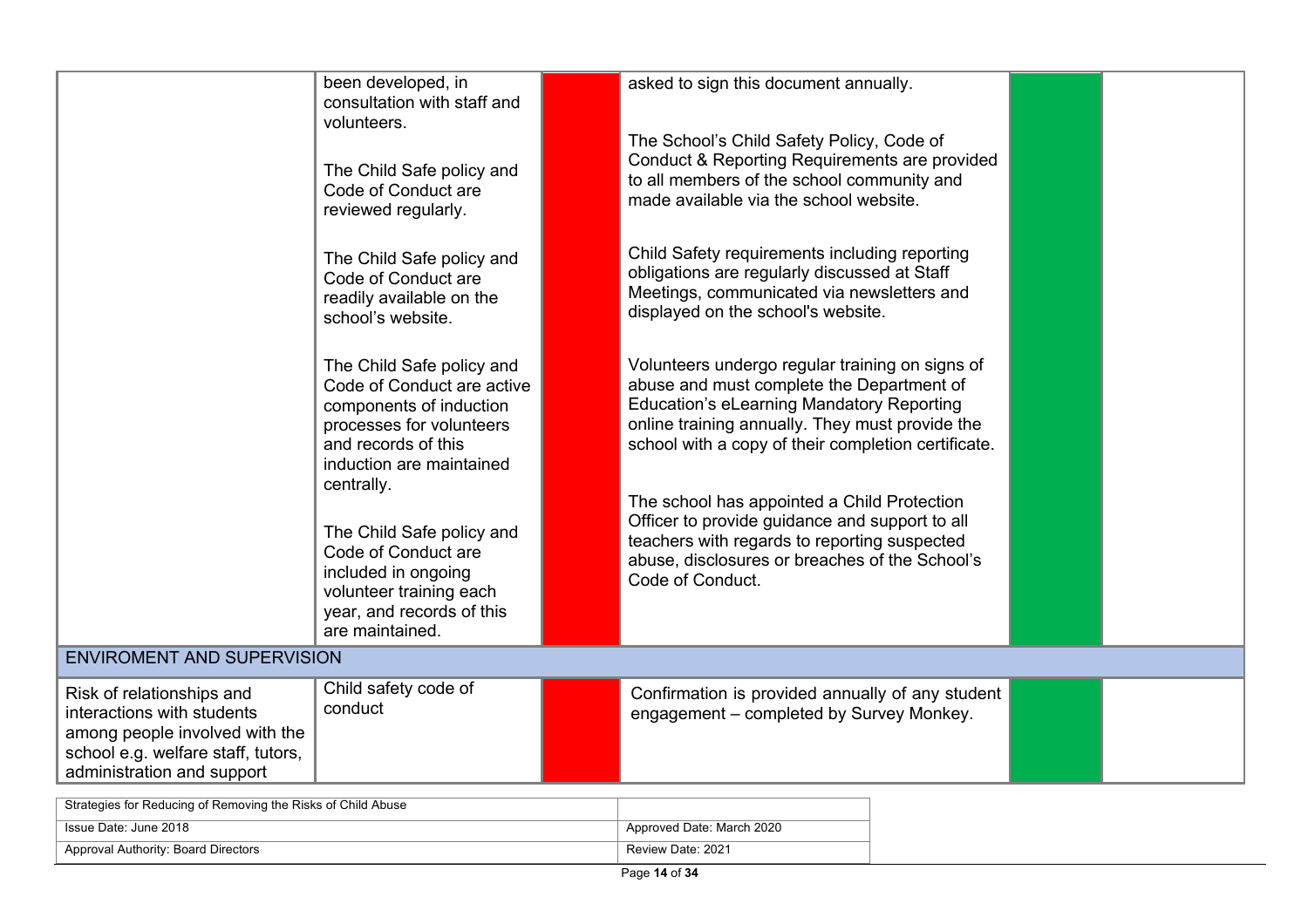| staff, volunteers, LSO's and                                                                                                     |                                                                                                                                                                                                                                                                                                                                                                                                                                                                                                                                                                                                                                                                   |                                                                                                                                                                                                                                                                                                                                                                                                                            |                                   |
|----------------------------------------------------------------------------------------------------------------------------------|-------------------------------------------------------------------------------------------------------------------------------------------------------------------------------------------------------------------------------------------------------------------------------------------------------------------------------------------------------------------------------------------------------------------------------------------------------------------------------------------------------------------------------------------------------------------------------------------------------------------------------------------------------------------|----------------------------------------------------------------------------------------------------------------------------------------------------------------------------------------------------------------------------------------------------------------------------------------------------------------------------------------------------------------------------------------------------------------------------|-----------------------------------|
| other students                                                                                                                   |                                                                                                                                                                                                                                                                                                                                                                                                                                                                                                                                                                                                                                                                   |                                                                                                                                                                                                                                                                                                                                                                                                                            |                                   |
| Risk of engagement with<br>children in the online<br>environment<br>Ctrotogies for Poducing of Pempuing the Pieke of Child Abuse | Child safety code of<br>conduct<br>Strategies developed to<br>embed culture of child<br>safety<br><b>Staff Members and</b><br>Volunteers must adhere to<br>requirements outlined in<br>the School's relevant<br>policies including:<br>a. Staff Social Media<br><b>Usage Policy</b><br>b. Staff Email Usage Policy<br>c. Staff Internet Usage<br>Policy<br>The school actively<br>maintains internet<br>'gateway' platforms to<br>protect and monitor internet<br>usage.<br>Staff Members are not<br>permitted to use personal<br>email or social networking<br>in the presence of children.<br>All correspondence with<br>students and parents<br>through school | Annual review of Digital Technology Policy<br>Further development of Acceptable Use<br>Agreements<br>Train students and staff to detect inappropriate<br>behaviour<br>Ongoing monitoring and review of appropriate<br>settings on all student technologies<br>Staff are required to acknowledge their<br>understanding of requirements of these<br>procedures annually or where changes to the<br>policies have been made. | Principal<br><b>ICT Committee</b> |

| Strategies for Reducing of Removing the Risks of Child Abuse |                           |
|--------------------------------------------------------------|---------------------------|
| Issue Date: June 2018                                        | Approved Date: March 2020 |
| Approval Authority: Board Directors                          | Review Date: 2021         |

 $\sim$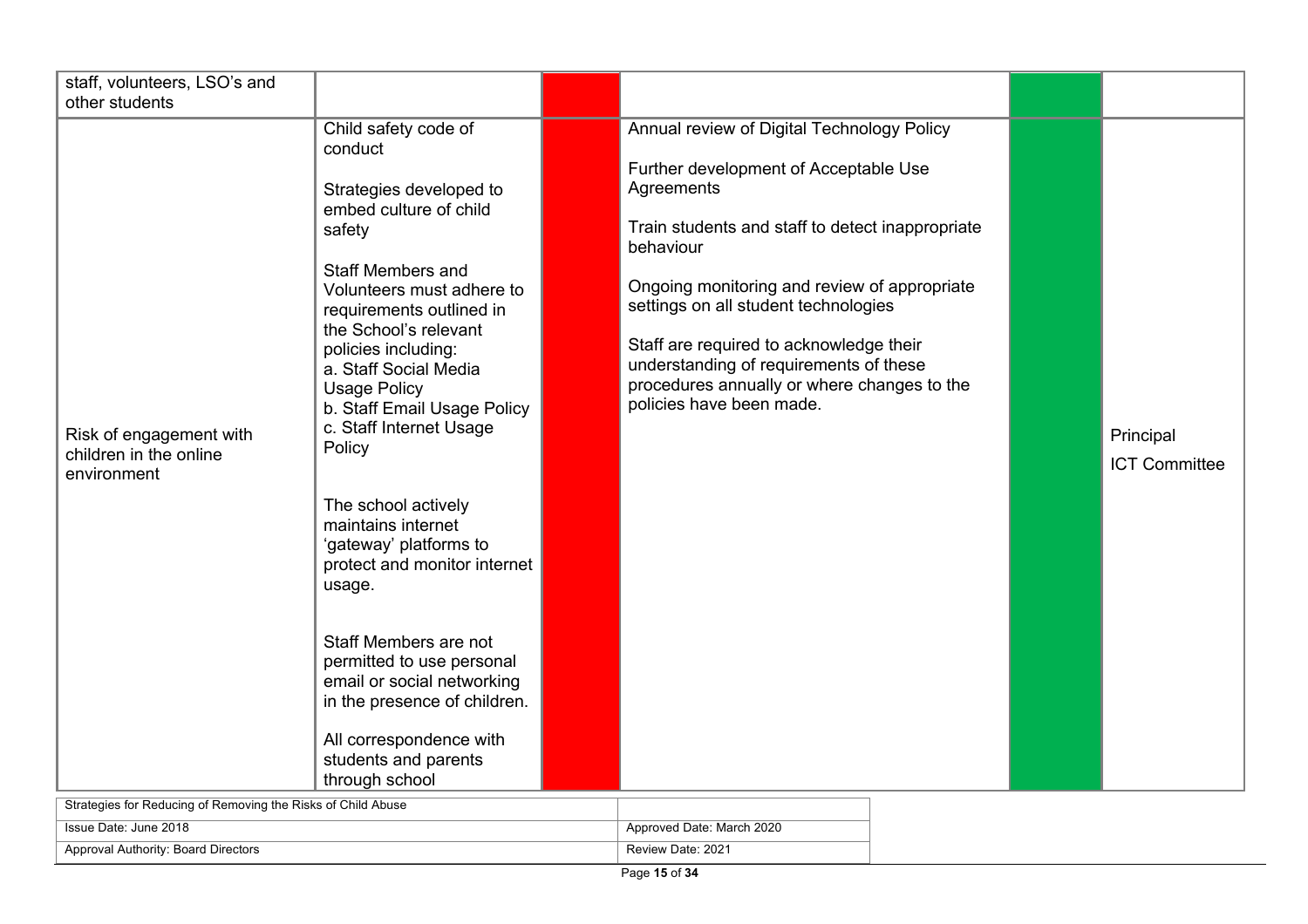|                                                                                                                                                    | communication channels<br>such as email & telephone.<br>The school maintains a<br>photograph / Video<br>permission form when their<br>child commences school.<br>Parents & Volunteers are<br>not permitted photograph<br>or video students whilst<br>conducting Child<br><b>Connected Works.</b><br><b>Staff Members &amp;</b><br>Volunteers are not<br>permitted to take<br>photographs or video of |                                                                                                                                                                                                                                                                              |                                                                               |
|----------------------------------------------------------------------------------------------------------------------------------------------------|------------------------------------------------------------------------------------------------------------------------------------------------------------------------------------------------------------------------------------------------------------------------------------------------------------------------------------------------------------------------------------------------------|------------------------------------------------------------------------------------------------------------------------------------------------------------------------------------------------------------------------------------------------------------------------------|-------------------------------------------------------------------------------|
|                                                                                                                                                    | students or young people<br>using their own mobile<br>phones.                                                                                                                                                                                                                                                                                                                                        |                                                                                                                                                                                                                                                                              |                                                                               |
| Risk of abuse via online and<br>electronic media; including<br>email, social media, youtube,<br>SMS, telephone, photography<br>and videography     | Cyber safety curriculum                                                                                                                                                                                                                                                                                                                                                                              | Train students and staff to detect inappropriate<br>behaviour<br>Ensure appropriate settings on all student<br>technologies                                                                                                                                                  | Principal<br><b>ICT Committee</b>                                             |
| Staff, volunteers and<br>contractors are not<br>appropriately supervised and<br>monitored to ensure continued<br>suitability to work with children | All staff, volunteers,<br>contractors and visitors<br>must sign in (during school<br>hours) prior to being<br>authorised to enter the<br>school site.                                                                                                                                                                                                                                                | All staff, volunteers, contractors and visitors<br>when signing in must acknowledge and agree to<br>the code of conduct prior to being authorised to<br>enter the school site.<br>Staff members are to remain vigilant and<br>approach any volunteer or member of the school | Principal<br><b>Business</b><br>Manager<br><b>Child Protection</b><br>Officer |

| Strategies for Reducing of Removing the Risks of Child Abuse |                           |
|--------------------------------------------------------------|---------------------------|
| Issue Date: June 2018                                        | Approved Date: March 2020 |
| Approval Authority: Board Directors                          | Review Date: 2021         |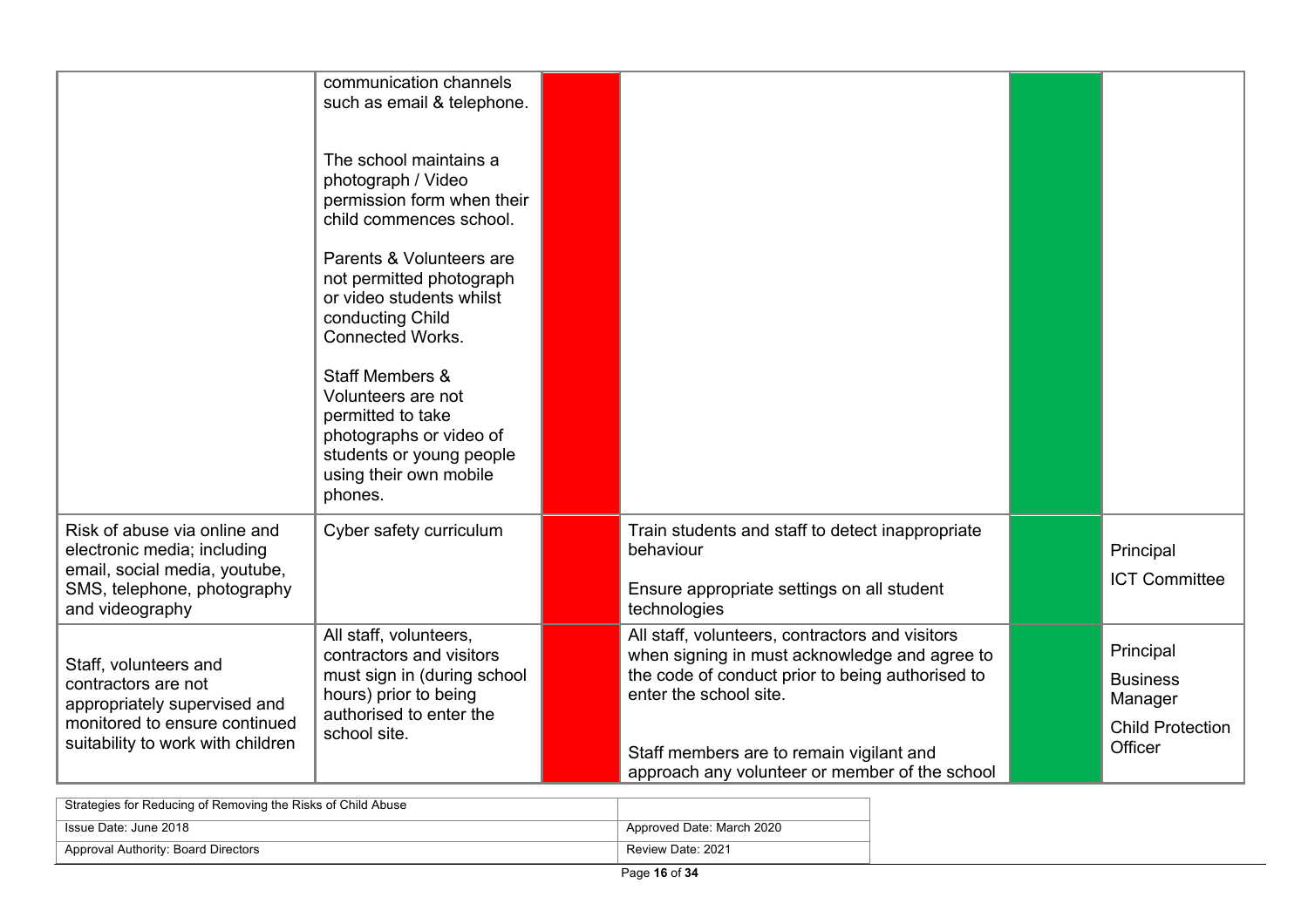|                                                                                                                                   | All volunteers, contractors<br>and visitors are as a<br>minimum required to wear<br>printed identification<br>outlining their details at all<br>times. | community (during school hours) found on site<br>without the appropriate identification and make<br>arrangements for directing or escorting them to<br>the school office.                                                                                                                                                                               |                                        |
|-----------------------------------------------------------------------------------------------------------------------------------|--------------------------------------------------------------------------------------------------------------------------------------------------------|---------------------------------------------------------------------------------------------------------------------------------------------------------------------------------------------------------------------------------------------------------------------------------------------------------------------------------------------------------|----------------------------------------|
|                                                                                                                                   | Contractors must sign in<br>(during school hours) prior<br>to being authorised to enter<br>the school site.                                            | All Contractors and their workers must sign in at<br>the Administrative Office prior to commencing<br>work and ensure that they sign out upon leaving.                                                                                                                                                                                                  |                                        |
|                                                                                                                                   | Contractors are as a<br>minimum required to wear<br>printed identification                                                                             | Contractors when signing in must acknowledge<br>and agree to the code of conduct prior to being<br>authorised to enter the school site.                                                                                                                                                                                                                 |                                        |
| Supervision of external<br>contractors - contractors<br>entering the school<br>environment at ad-hoc times<br>such as maintenance | outlining their details at all<br>times.<br>Restricting (where<br>possible) works to outside<br>student attendance times<br>i.e. School holidays       | Staff members are to remain vigilant and<br>approach any volunteer or member of the school<br>community (during school hours) found on site<br>without the appropriate identification and make<br>arrangements for directing or escorting them to<br>the school office.                                                                                 | <b>Business</b><br>Manager             |
|                                                                                                                                   |                                                                                                                                                        | Where contractors are required to enter the site<br>to perform a 'one-off' activity for a short period of<br>time and it is not reasonably practical to formally<br>induct them, i.e. (Sanitary Bin Maintenance /<br>Courier Deliveries) a staff member must<br>supervise the activity and remain in close<br>proximity to the contractor at all times. |                                        |
| Supervision of external school<br>activities - potential for<br>unknown people and                                                | Prior to any Camp or<br>Excursion being authorised<br>by the Leadership Team<br>the coordinator must                                                   | Assessment of new or changed environments for<br>child safety risks                                                                                                                                                                                                                                                                                     | Deputy Principal<br>Leadership<br>Team |
| environments at camps and<br>Strategies for Peducing of Removing the Risks of Child Abuse                                         | ensure that the service                                                                                                                                | Ensure that the code and strategies apply in all                                                                                                                                                                                                                                                                                                        |                                        |

| Strategies for Reducing of Removing the Risks of Child Abuse |                           |
|--------------------------------------------------------------|---------------------------|
| ່ Issue Date: June 2018                                      | Approved Date: March 2020 |
| Approval Authority: Board Directors                          | Review Date: 2021         |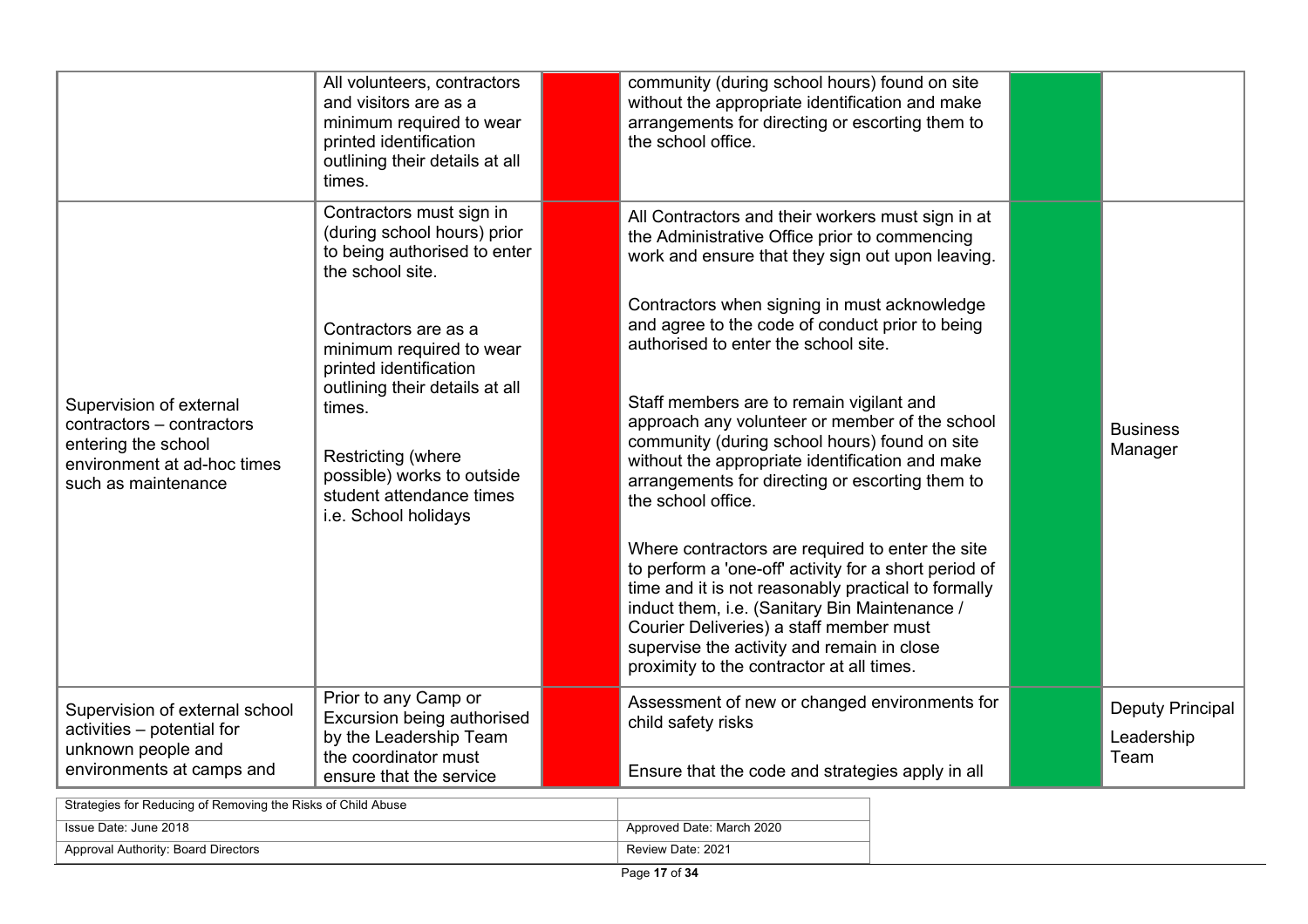| excursions                                                   | provider has processes in      | school contexts                              |  |  |
|--------------------------------------------------------------|--------------------------------|----------------------------------------------|--|--|
|                                                              | place to support Child         |                                              |  |  |
|                                                              | Safety. If they do not         |                                              |  |  |
|                                                              | actively implement the         | Action plan developed to strengthen the risk |  |  |
|                                                              | <b>Child Safety Standards</b>  | assessment process.                          |  |  |
|                                                              | then the camp or excursion     |                                              |  |  |
|                                                              |                                |                                              |  |  |
|                                                              | may not be permitted.          |                                              |  |  |
|                                                              | All Staff Members &            |                                              |  |  |
|                                                              | Volunteers are to be           |                                              |  |  |
|                                                              | provided with a copy of the    |                                              |  |  |
|                                                              | School's Child Safety Code     |                                              |  |  |
|                                                              | of Conduct and asked to        |                                              |  |  |
|                                                              | sign this.                     |                                              |  |  |
|                                                              |                                |                                              |  |  |
|                                                              | Working with Children          |                                              |  |  |
|                                                              | Checks (WWCC) obtained         |                                              |  |  |
|                                                              | for all Volunteers. Staff      |                                              |  |  |
|                                                              | members are to ensure          |                                              |  |  |
|                                                              | that these are current for all |                                              |  |  |
|                                                              | Volunteers prior to            |                                              |  |  |
|                                                              | authorising them to attend.    |                                              |  |  |
|                                                              |                                |                                              |  |  |
|                                                              | Parents and guardians are      |                                              |  |  |
|                                                              | informed of Child Safety       |                                              |  |  |
|                                                              | arrangements associated        |                                              |  |  |
|                                                              | with the activity prior to     |                                              |  |  |
|                                                              | commencement via writing,      |                                              |  |  |
|                                                              | email / or online app.         |                                              |  |  |
|                                                              |                                |                                              |  |  |
|                                                              | Staff members responsible      |                                              |  |  |
|                                                              | for arranging the excursion    |                                              |  |  |
|                                                              | or camp must complete the      |                                              |  |  |
|                                                              | school's Excursion & Camp      |                                              |  |  |
|                                                              | <b>Planner Risk Assessment</b> |                                              |  |  |
|                                                              | and provide it to the          |                                              |  |  |
| Strategies for Reducing of Removing the Risks of Child Abuse |                                |                                              |  |  |
| Issue Date: June 2018                                        |                                | Approved Date: March 2020                    |  |  |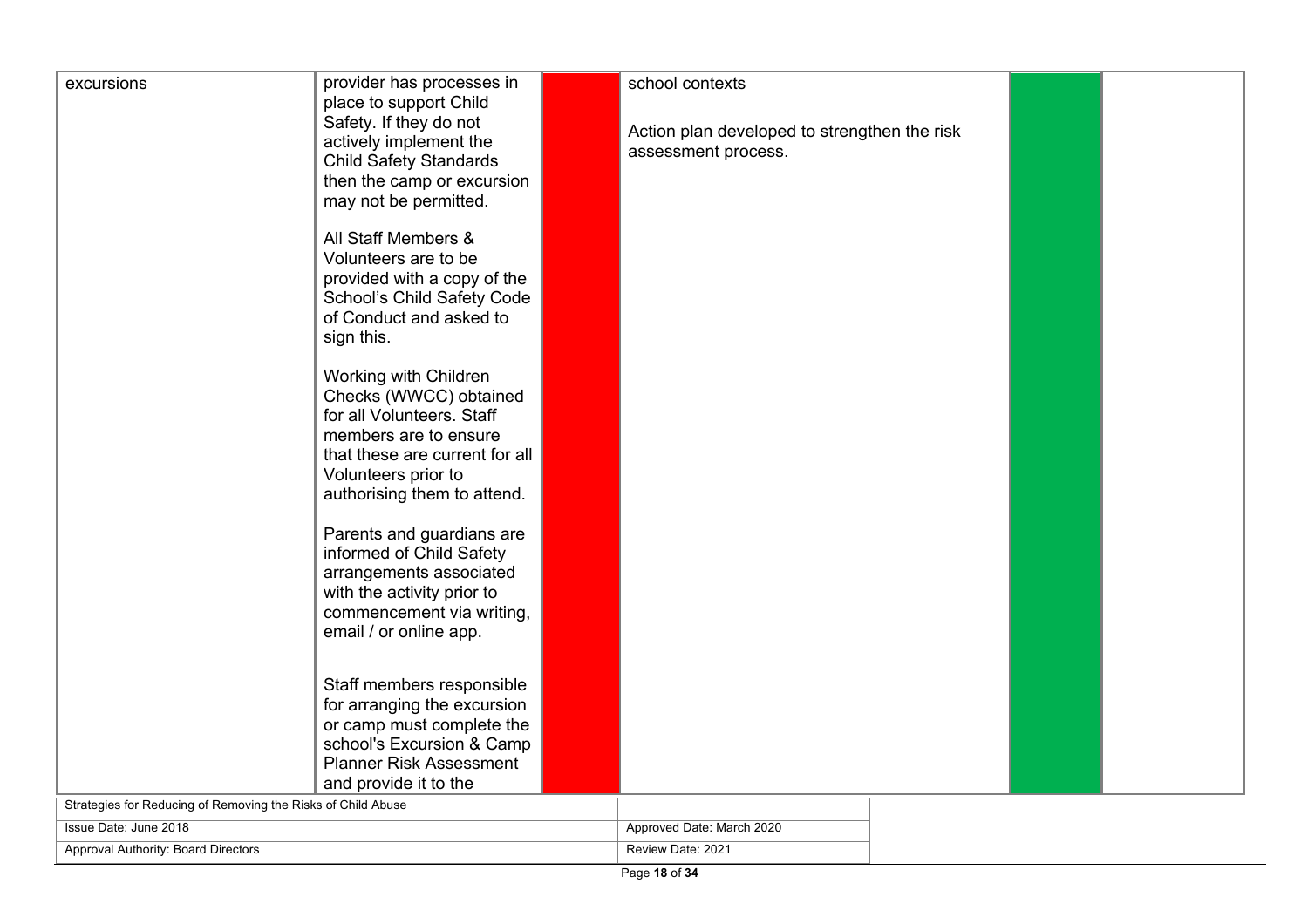| Principal or Member of the<br>Leadership Team for<br>approval.                                                                                                                                                                                              |  |  |
|-------------------------------------------------------------------------------------------------------------------------------------------------------------------------------------------------------------------------------------------------------------|--|--|
| Staff Members are to<br>complete the CEM School<br>off Site Activity Log<br>identifying hazards and<br>appropriate control<br>measures associated with<br>Child Safety.                                                                                     |  |  |
| Arrangements are to be<br>made to ensure that no<br>Volunteer is left alone with<br>one student.                                                                                                                                                            |  |  |
| Where practical, Staff<br>Members should ensure<br>that at least one other adult<br>is present at all times.                                                                                                                                                |  |  |
| Camps - No Staff Member<br>or Volunteer is permitted to<br>sleep alone with a student.<br>In the event that a student<br>is sick or has social or<br>emotional needs<br>arrangements are to be<br>made where they can be<br>accommodated with a<br>'buddy'. |  |  |

| Strategies for Reducing of Removing the Risks of Child Abuse |                           |
|--------------------------------------------------------------|---------------------------|
| Issue Date: June 2018                                        | Approved Date: March 2020 |
| Approval Authority: Board Directors                          | Review Date: 2021         |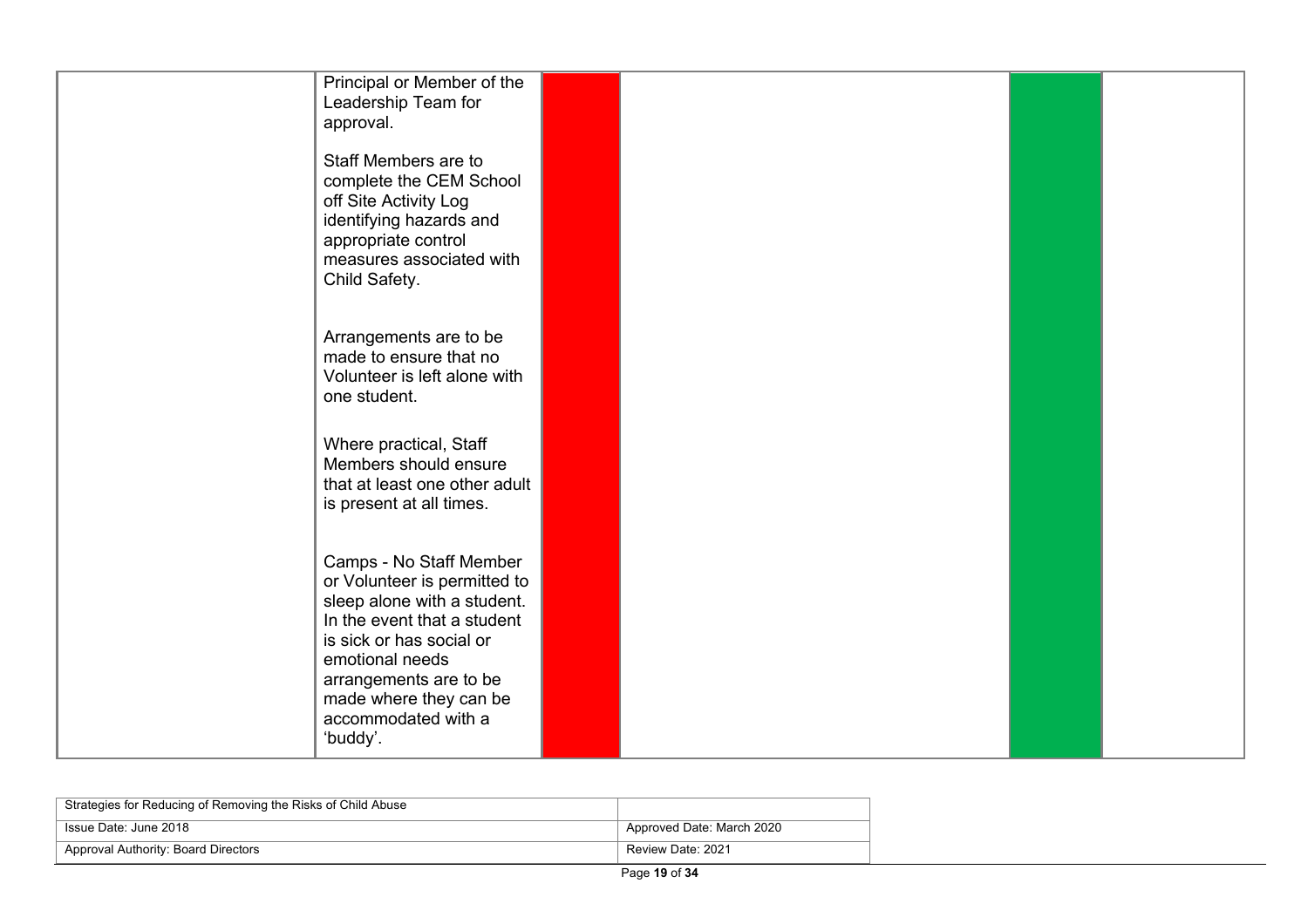| Supervision of students - areas<br>of the school environment that<br>may be isolated from general<br>view or students alone with one<br>other person unsupervised | Staff Members & other<br>members of the school<br>community should try to<br>avoid being in the presence<br>of students in isolation.<br>Another student or<br>members of staff should be<br>present at all times.<br>Students should never be<br>in the presence of Clergy<br>without a Staff Member<br>present.<br>Doors to all rooms must<br>remain unlocked when<br>Staff Members, Clergy,<br><b>Casual Relief Teachers,</b><br><b>Contractors and Volunteers</b><br>are in rooms with a student<br>or students at any time.<br>Students are to be<br>provided with education on<br>Child Safety and be made<br>aware of appropriate &<br>inappropriate behavioural<br>standards.<br>Students to be encourage<br>to take immediate action &<br>report events where they<br>feel unsafe. | Review of supervision areas<br>Staff members must not dismiss students before<br>allocated breaks times (recess / lunch /<br>afterschool). They are to remain with their<br>students until the attending Staff Members have<br>arrived. Failure to do so compromises Child<br>Safety.<br>The student's safety is of paramount concern.<br>Attending staff members must scour the yard<br>and toilet facilities for potential intruders or<br>trespassers. Where an intruder or trespasser has<br>been identified the Staff Member must take<br>appropriate action to immediately remove them<br>from site. Where circumstances require, contact<br>with Police may be made.<br>All staff members are required to wear a hi<br>visibility vest whilst on duty at all times. This<br>assists in identifying them as the responsible<br>staff member.<br>Staff members must remain visible and continue<br>moving at all times.<br>Staff Members must not venture into areas with a<br>child alone 'out of the line of sight' of other<br>students.<br>Staff members must refrain from any behaviours<br>which may be construed as unnecessary<br>physical. | <b>Child Protection</b><br>Officer |
|-------------------------------------------------------------------------------------------------------------------------------------------------------------------|---------------------------------------------------------------------------------------------------------------------------------------------------------------------------------------------------------------------------------------------------------------------------------------------------------------------------------------------------------------------------------------------------------------------------------------------------------------------------------------------------------------------------------------------------------------------------------------------------------------------------------------------------------------------------------------------------------------------------------------------------------------------------------------------|----------------------------------------------------------------------------------------------------------------------------------------------------------------------------------------------------------------------------------------------------------------------------------------------------------------------------------------------------------------------------------------------------------------------------------------------------------------------------------------------------------------------------------------------------------------------------------------------------------------------------------------------------------------------------------------------------------------------------------------------------------------------------------------------------------------------------------------------------------------------------------------------------------------------------------------------------------------------------------------------------------------------------------------------------------------------------------------------------------------------------------------------------------|------------------------------------|
|                                                                                                                                                                   |                                                                                                                                                                                                                                                                                                                                                                                                                                                                                                                                                                                                                                                                                                                                                                                             | Staff members must not initiate unnecessarily                                                                                                                                                                                                                                                                                                                                                                                                                                                                                                                                                                                                                                                                                                                                                                                                                                                                                                                                                                                                                                                                                                            |                                    |

| Strategies for Reducing of Removing the Risks of Child Abuse |                           |
|--------------------------------------------------------------|---------------------------|
| Sissue Date: June 2018                                       | Approved Date: March 2020 |
| Approval Authority: Board Directors                          | Review Date: 2021         |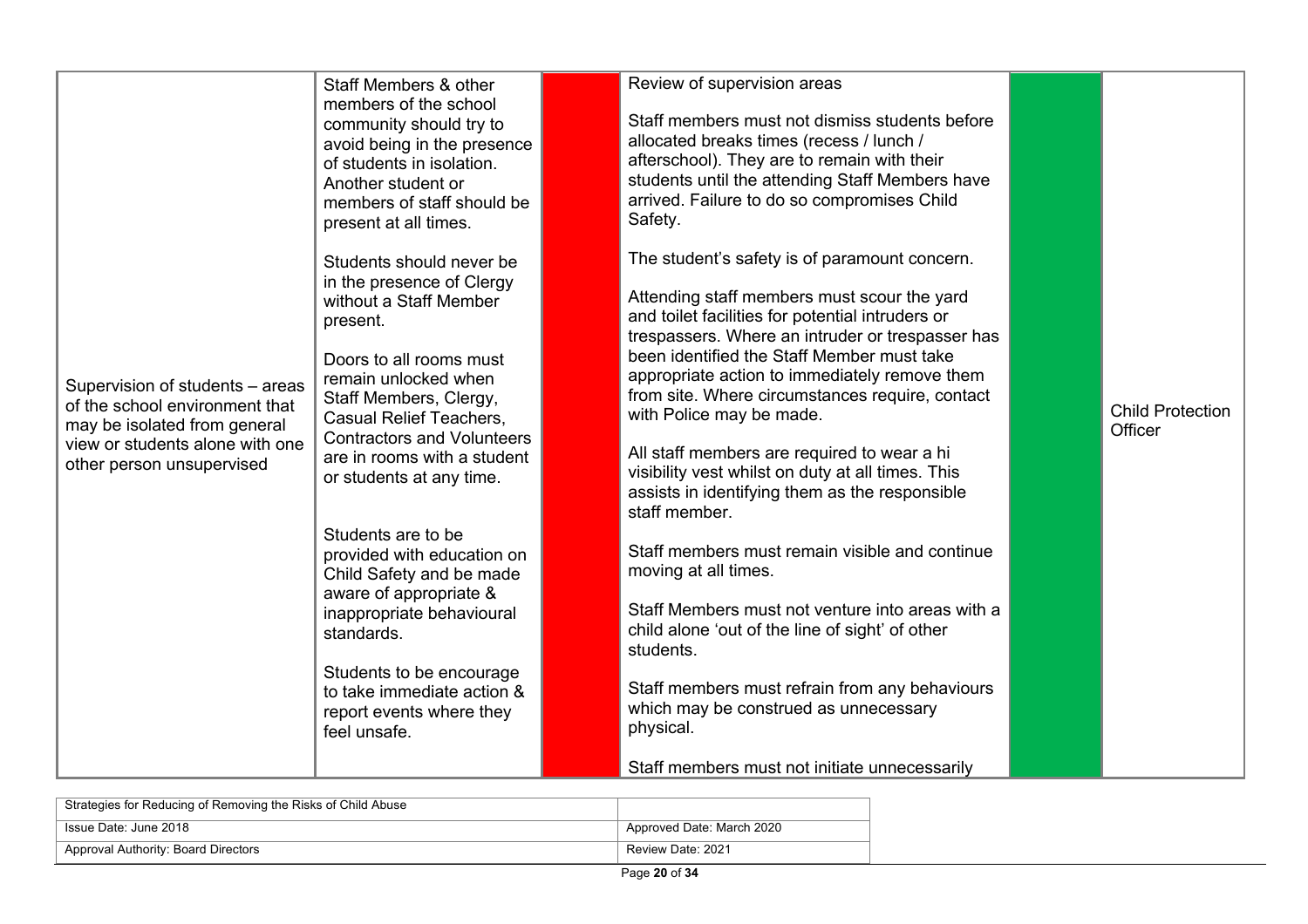|  | physical contact with children or do things of a<br>personal nature that a child can do for<br>themselves.                                                                                    |  |
|--|-----------------------------------------------------------------------------------------------------------------------------------------------------------------------------------------------|--|
|  | Staff Members are to ensure that all perimeters<br>and those that provide access to playground and<br>classrooms (excluding the front gate), must be<br>locked at the conclusion of the duty. |  |
|  | Staff Members required to attend scheduled<br>supervision time (before school) must ensure<br>that they attend their classroom prior to the<br>commencement of their class.                   |  |
|  | Students are not permitted in classrooms<br>unsupervised.                                                                                                                                     |  |
|  | Ensuring clear windows in walls to enable<br>visibility of occupants including blinds being left<br>open                                                                                      |  |
|  | Training for staff and students to detect<br>inappropriate areas including between St Mary's<br>Primary School.                                                                               |  |
|  | Should one on one supervision be required strict<br>protocols are in place.                                                                                                                   |  |
|  | Regular walk throughs to check potential risk<br>situations                                                                                                                                   |  |

| Strategies for Reducing of Removing the Risks of Child Abuse |                           |
|--------------------------------------------------------------|---------------------------|
| Issue Date: June 2018                                        | Approved Date: March 2020 |
| Approval Authority: Board Directors                          | Review Date: 2021         |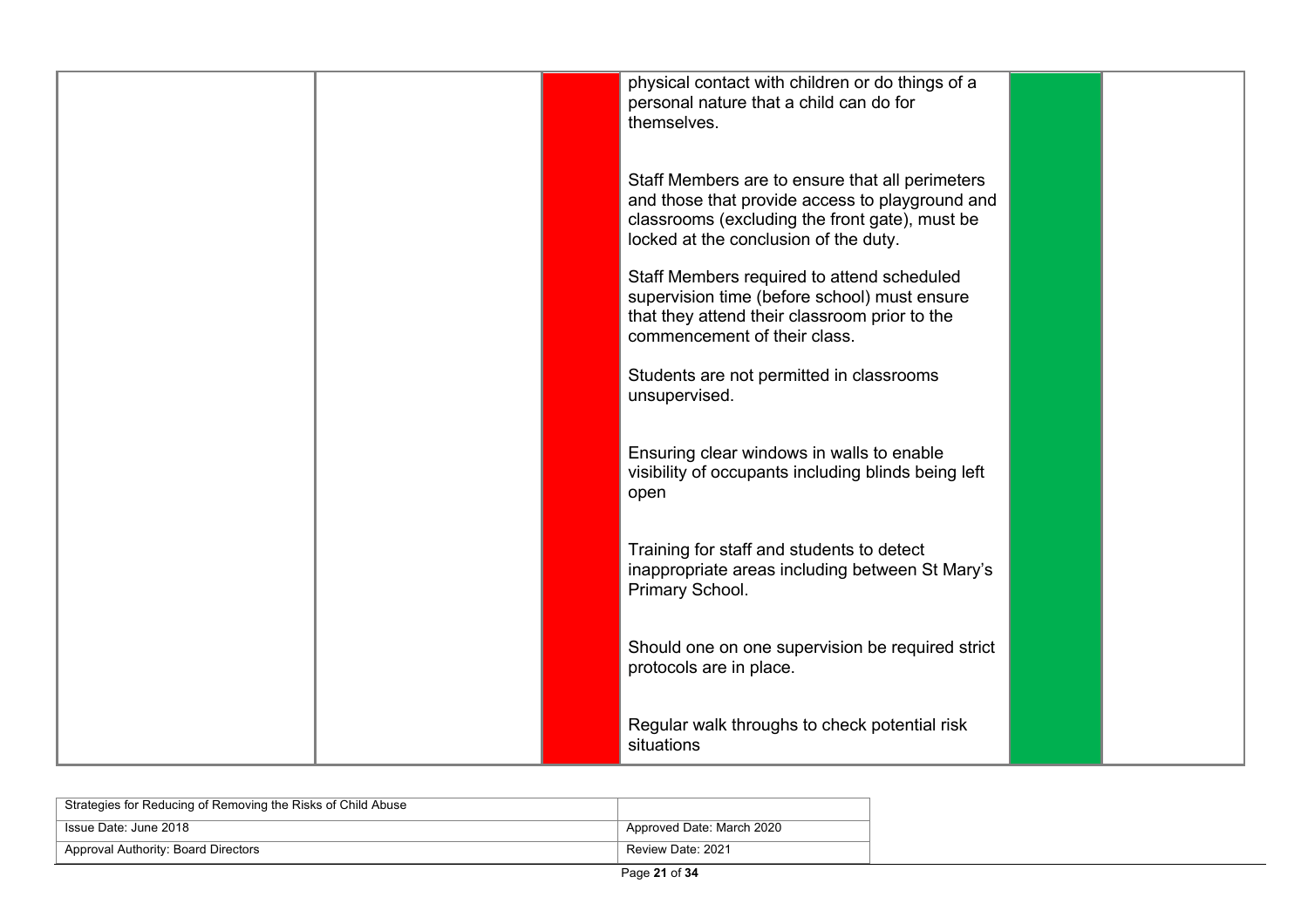| Supervision of students -<br>potential for unsupervised<br>recreational or other activities | conduct a thorough Risk<br>Assessment, identifying all<br>hazards and risk in the<br>planning stage of the<br>event.<br>Consideration must be<br>given to ensuring all<br>aspects of Child Safety are<br>assessed.<br>Working with Children<br>Checks (WWCC) obtained<br>for all Volunteers. Staff<br>members to ensure that<br>these are current for all<br>Volunteers prior to<br>authorising them to attend.<br>All Volunteers are to be<br>provided with a copy of the<br>School's Child Safety Code<br>of Conduct and asked to<br>sign this prior to being<br>permitted to participate in<br>volunteer activities.<br>All attending Staff<br>Members must ensure that<br>they are identifiable at all<br>times, by either wearing<br>their school lanyard, hi<br>visibility vest or school polo | of the planning process for recreational and<br>other activities ie. school fete, graduation<br>ceremonies, assemblies, grandparent's day etc.<br>Review of processes at the end of all events |  | Deputy Principal |
|---------------------------------------------------------------------------------------------|------------------------------------------------------------------------------------------------------------------------------------------------------------------------------------------------------------------------------------------------------------------------------------------------------------------------------------------------------------------------------------------------------------------------------------------------------------------------------------------------------------------------------------------------------------------------------------------------------------------------------------------------------------------------------------------------------------------------------------------------------------------------------------------------------|------------------------------------------------------------------------------------------------------------------------------------------------------------------------------------------------|--|------------------|
| Strategies for Reducing of Removing the Risks of Child Abuse                                |                                                                                                                                                                                                                                                                                                                                                                                                                                                                                                                                                                                                                                                                                                                                                                                                      |                                                                                                                                                                                                |  |                  |
| Issue Date: June 2018<br>Approval Authority: Board Directors                                |                                                                                                                                                                                                                                                                                                                                                                                                                                                                                                                                                                                                                                                                                                                                                                                                      | Approved Date: March 2020<br>Review Date: 2021                                                                                                                                                 |  |                  |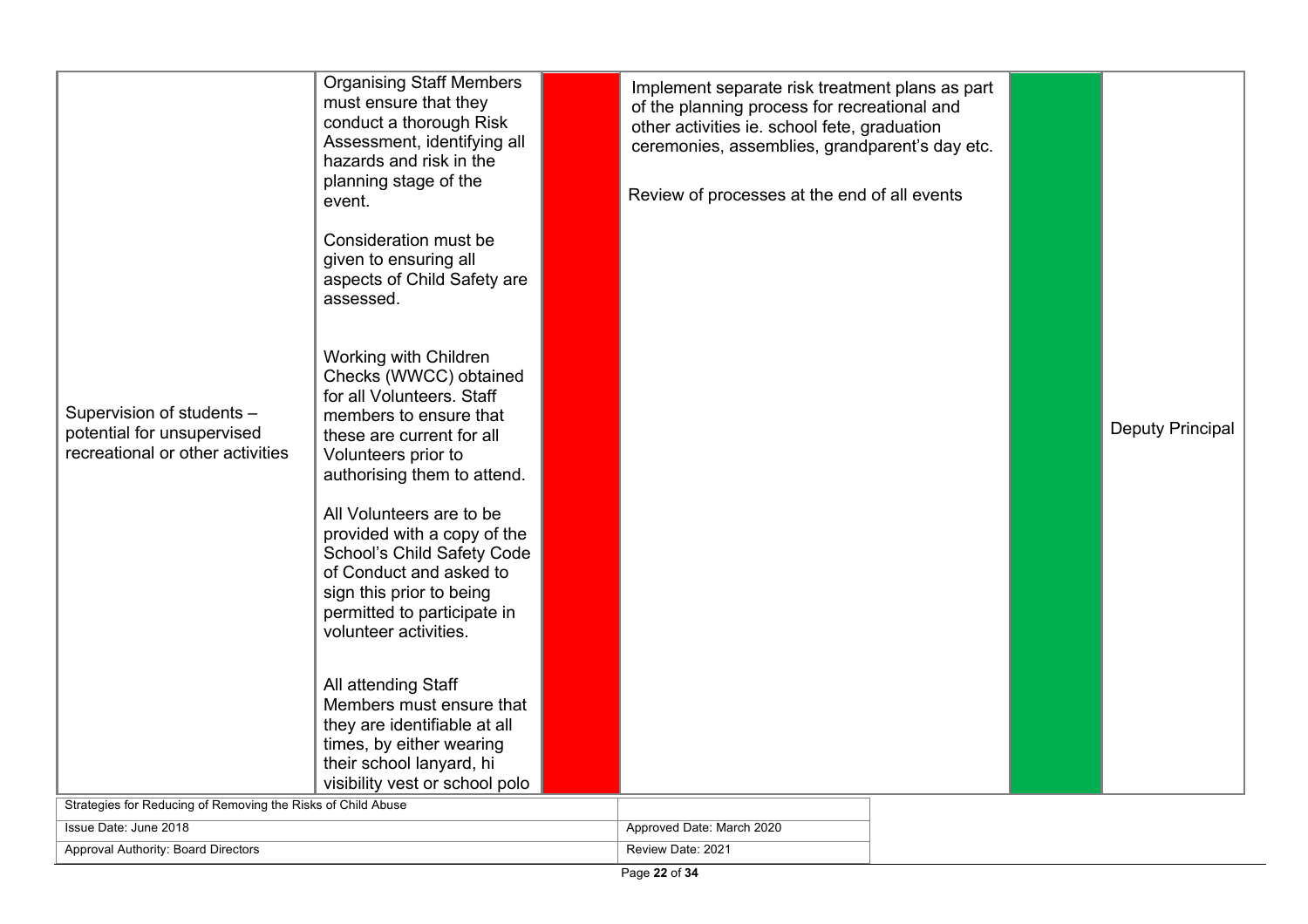|                                                              | vest.                                                          |                           |  |  |
|--------------------------------------------------------------|----------------------------------------------------------------|---------------------------|--|--|
|                                                              | <b>Staff Members must</b>                                      |                           |  |  |
|                                                              | ensure that they regularly                                     |                           |  |  |
|                                                              | monitor the location and                                       |                           |  |  |
|                                                              | presence of students under                                     |                           |  |  |
|                                                              | their care at an event.                                        |                           |  |  |
|                                                              | Where this is not possible<br>(Whole School Event) all         |                           |  |  |
|                                                              | <b>Staff Members are</b>                                       |                           |  |  |
|                                                              | responsible for remaining                                      |                           |  |  |
|                                                              | vigilant.                                                      |                           |  |  |
|                                                              |                                                                |                           |  |  |
|                                                              | The school's Child                                             |                           |  |  |
|                                                              | Protection Officer or an                                       |                           |  |  |
|                                                              | appointed nominee must                                         |                           |  |  |
|                                                              | be visible at the event and                                    |                           |  |  |
|                                                              | governed with the sole                                         |                           |  |  |
|                                                              | responsibility for monitoring<br>behaviours at the event.      |                           |  |  |
|                                                              |                                                                |                           |  |  |
|                                                              | The Child Protection                                           |                           |  |  |
|                                                              | Officer or appointed                                           |                           |  |  |
|                                                              | nominee must remain                                            |                           |  |  |
|                                                              | visible at all times and                                       |                           |  |  |
|                                                              | regularly patrol all areas, in<br>particular toilets and blind |                           |  |  |
|                                                              | spots.                                                         |                           |  |  |
|                                                              |                                                                |                           |  |  |
|                                                              | Staff Members are to                                           |                           |  |  |
|                                                              | remain vigilant at all times                                   |                           |  |  |
|                                                              | during the event and are<br>encouraged to take                 |                           |  |  |
|                                                              | appropriate action where                                       |                           |  |  |
|                                                              | they suspect an individual                                     |                           |  |  |
|                                                              | at the event of acting                                         |                           |  |  |
| Strategies for Reducing of Removing the Risks of Child Abuse |                                                                |                           |  |  |
| Issue Date: June 2018                                        |                                                                | Approved Date: March 2020 |  |  |
| Approval Authority: Board Directors                          |                                                                | Review Date: 2021         |  |  |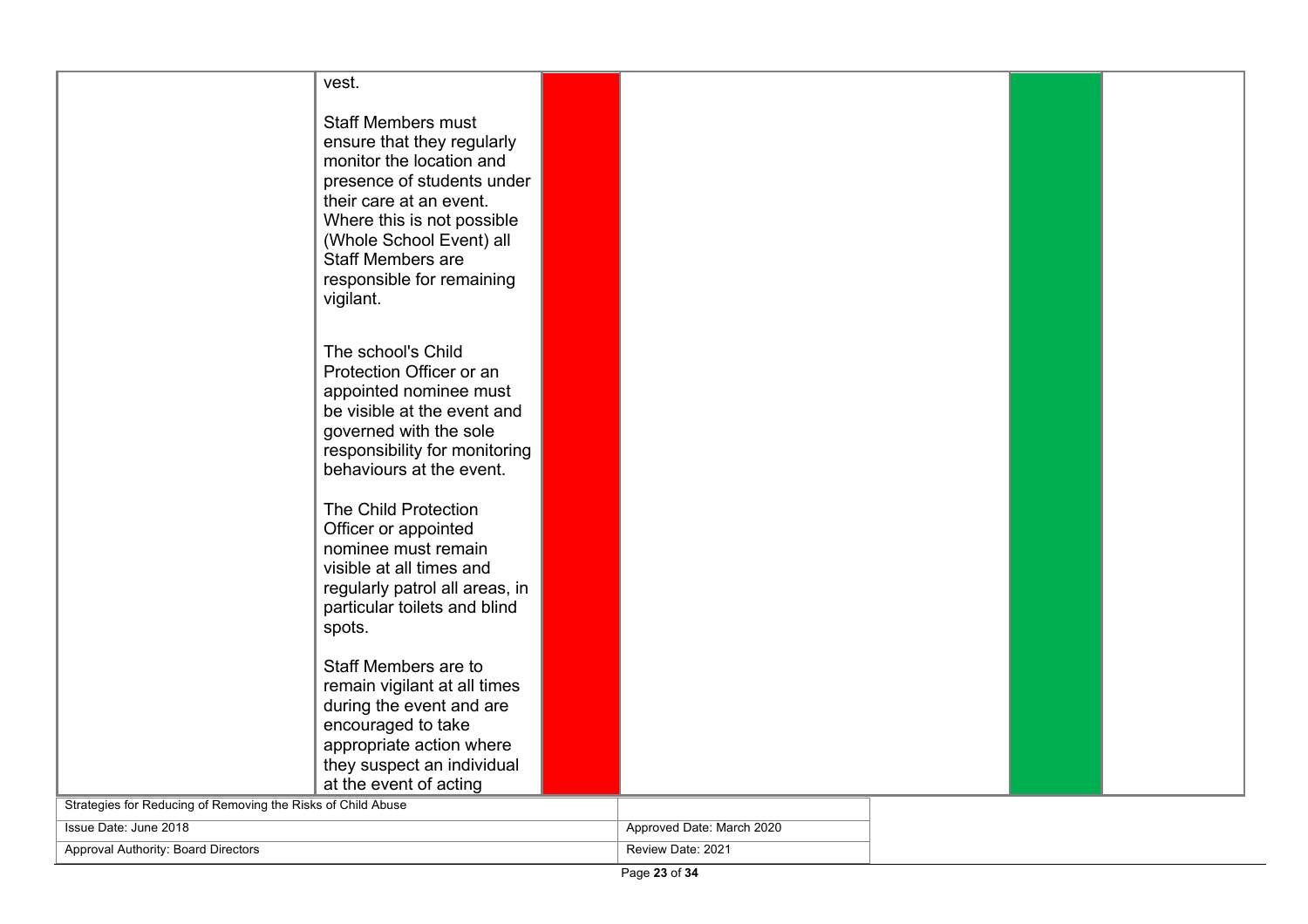|                                                                       | suspiciously or are unsure<br>of their identify.                                                                            |                                                                                                                                                                                               |                                |
|-----------------------------------------------------------------------|-----------------------------------------------------------------------------------------------------------------------------|-----------------------------------------------------------------------------------------------------------------------------------------------------------------------------------------------|--------------------------------|
|                                                                       | Students are not to attend<br>toilets or other buildings<br>without an accompanying<br>Volunteer and at least one<br>buddy. |                                                                                                                                                                                               |                                |
|                                                                       | The Students safety is of<br>paramount concern.                                                                             |                                                                                                                                                                                               |                                |
|                                                                       |                                                                                                                             | Out of bounds/restricted areas have been<br>designated.                                                                                                                                       |                                |
| Proximity to St Mary's Primary<br>School and younger children         |                                                                                                                             | Yard duty staff are aware of out of<br>bounds/restricted areas and are required to<br>follow behaviour management procedures<br>should any student be found in those areas.                   | <b>Child Safety</b><br>Officer |
| Heightened risks of abuse in<br>the following school<br>environments: |                                                                                                                             |                                                                                                                                                                                               | <b>Child Safety</b><br>Officer |
|                                                                       |                                                                                                                             | Staff Members are to ensure that all perimeters<br>and those that provide access to playground and<br>classrooms (excluding the front gate), are locked<br>at the commencement of class time. |                                |
| a. Classrooms and<br>learning environments                            |                                                                                                                             | Where these areas cannot be secured a staff<br>member will remain on duty until all students<br>have entered the classrooms.                                                                  |                                |
|                                                                       |                                                                                                                             | Doors to classrooms with external access must<br>remain locked at all times when unattended. This<br>includes before school, recess, lunchtime and                                            |                                |

| Strategies for Reducing of Removing the Risks of Child Abuse |                           |
|--------------------------------------------------------------|---------------------------|
| Sue Date: June 2018                                          | Approved Date: March 2020 |
| Approval Authority: Board Directors                          | Review Date: 2021         |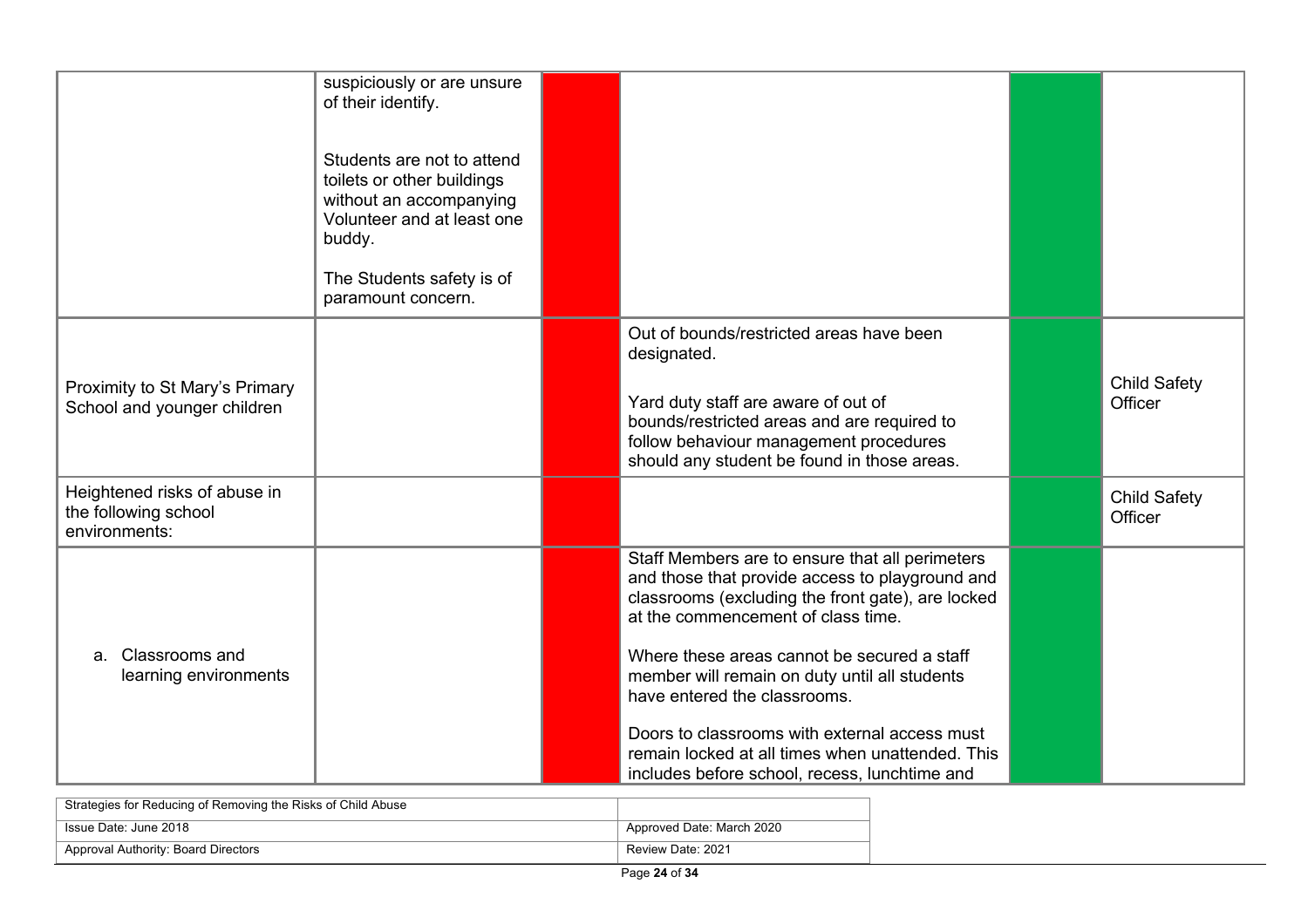|                                                              |                                                                   |                                                     |  | after school.                                                                                                                                                                                                                 |  |                  |  |
|--------------------------------------------------------------|-------------------------------------------------------------------|-----------------------------------------------------|--|-------------------------------------------------------------------------------------------------------------------------------------------------------------------------------------------------------------------------------|--|------------------|--|
|                                                              |                                                                   |                                                     |  | Staff Members must ensure, where practical that<br>they are not alone with a single child in a<br>classroom at any time.<br>Students are not permitted in classrooms<br>unsupervised.                                         |  |                  |  |
|                                                              |                                                                   |                                                     |  | Where possible a nominated Staff Member is to<br>inspect student toilets for intruders at the<br>commencement of class time and recess & lunch<br>time.                                                                       |  |                  |  |
|                                                              | b. Toilets and student<br>change rooms                            |                                                     |  | Where an intruder has been identified, the staff<br>member is encouraged not to approach them,<br>but maintain eye contact whilst raising the alarm.<br>Administrative Staff are to contact the police<br>immediately on 000. |  |                  |  |
|                                                              |                                                                   |                                                     |  | Students who require the toilet during school<br>hours, must first seek permission from the<br>teacher.                                                                                                                       |  |                  |  |
|                                                              | c. Staff workplaces and<br>offices                                |                                                     |  | Staff Members must ensure, where practical that<br>they are not alone with a single child in a<br>room/office at any time.                                                                                                    |  |                  |  |
|                                                              | d. Transport facilities and<br>locations e.g. buses,<br>bus stops |                                                     |  | Bus interchange zone supervised before and<br>after school.                                                                                                                                                                   |  |                  |  |
|                                                              | e. Boarding House                                                 | Specific policies and<br>procedures established for |  | Continued review of the policies and procedures                                                                                                                                                                               |  | Deputy Principal |  |
| Strategies for Reducing of Removing the Risks of Child Abuse |                                                                   |                                                     |  |                                                                                                                                                                                                                               |  |                  |  |
|                                                              | Issue Date: June 2018                                             |                                                     |  | Approved Date: March 2020                                                                                                                                                                                                     |  |                  |  |
|                                                              | Approval Authority: Board Directors                               |                                                     |  | Review Date: 2021                                                                                                                                                                                                             |  |                  |  |

 $\overline{\phantom{a}}$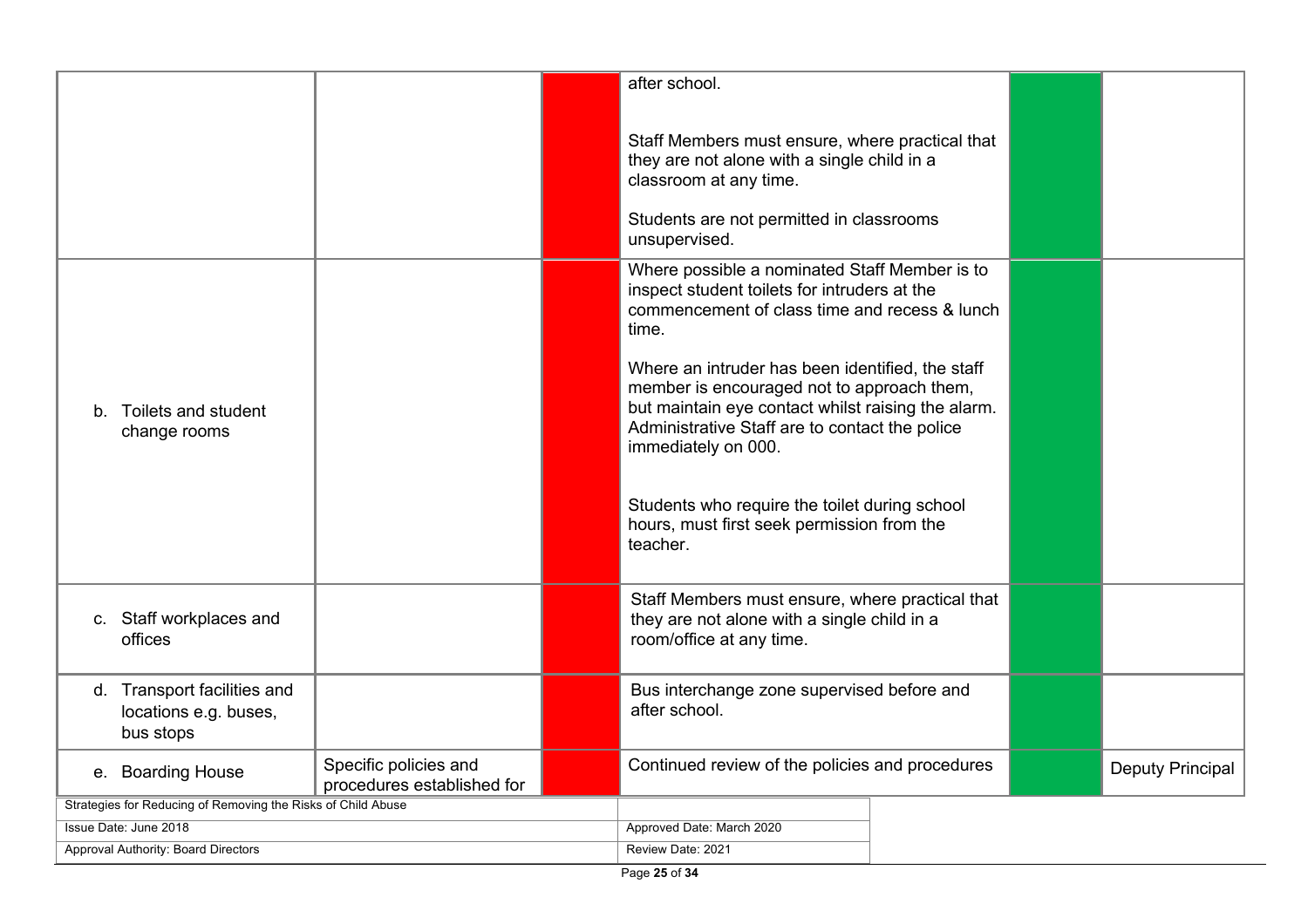|                                                                                       | the risk management of the<br><b>Boarding House including</b>                                                                                                                                                                                                                                                                                                      | to ensure student safety.                                                                                                                                                                                                                                                                                                                                                                                                                                                                                                                           |                                    |
|---------------------------------------------------------------------------------------|--------------------------------------------------------------------------------------------------------------------------------------------------------------------------------------------------------------------------------------------------------------------------------------------------------------------------------------------------------------------|-----------------------------------------------------------------------------------------------------------------------------------------------------------------------------------------------------------------------------------------------------------------------------------------------------------------------------------------------------------------------------------------------------------------------------------------------------------------------------------------------------------------------------------------------------|------------------------------------|
|                                                                                       | inductions and training for<br>boarding house staff.                                                                                                                                                                                                                                                                                                               | Regular monitoring of hot spots                                                                                                                                                                                                                                                                                                                                                                                                                                                                                                                     |                                    |
| <b>TRAINING AND UNDERSTANDING</b>                                                     |                                                                                                                                                                                                                                                                                                                                                                    |                                                                                                                                                                                                                                                                                                                                                                                                                                                                                                                                                     |                                    |
|                                                                                       |                                                                                                                                                                                                                                                                                                                                                                    | Provision and promotion of Grooming policy from<br>within the Child Safety Policy.                                                                                                                                                                                                                                                                                                                                                                                                                                                                  |                                    |
| Children are subjected to<br>grooming behaviour                                       |                                                                                                                                                                                                                                                                                                                                                                    | Inclusion of the above in all staff, volunteer &<br>contractor inductions.                                                                                                                                                                                                                                                                                                                                                                                                                                                                          | <b>Child Protection</b><br>Officer |
|                                                                                       |                                                                                                                                                                                                                                                                                                                                                                    | Inclusion of this policy in the annual training<br>cycle for all staff and volunteers.                                                                                                                                                                                                                                                                                                                                                                                                                                                              |                                    |
| Staff awareness of abuse<br>issues; lack of understand of<br>the scope of child abuse | A Child Safe policy and<br>Code(s) of Conduct have<br>been developed, in<br>consultation with staff and<br>volunteers.<br>The Child Safe policy and<br>Code of Conduct are<br>reviewed regularly.<br>The School's Child Safety<br>Policy, Code of Conduct &<br><b>Reporting Requirements</b><br>are provided to all<br>members of the school<br>community and made | All Staff Members, are to be provided with a copy<br>of the School's Child Safety Code of Conduct<br>and asked to sign this document annually.<br>Members of the School Community are regularly<br>provided with Child Safety and Reporting<br>information.<br>Child Safety requirements including reporting<br>obligations are regularly discussed at Staff<br>Meetings, communicated via newsletters and<br>displayed on the school's website.<br>Staff Members undergo regular training on signs<br>of abuse and must complete the Department of | <b>Child Protection</b><br>Officer |
|                                                                                       | available via the school<br>website.<br>The Child Safe policy and                                                                                                                                                                                                                                                                                                  | Education's online eLearning Mandatory<br>Reporting Training annually. They must provide<br>the school with a copy of their completion<br>certificate.                                                                                                                                                                                                                                                                                                                                                                                              |                                    |

| Strategies for Reducing of Removing the Risks of Child Abuse |                           |
|--------------------------------------------------------------|---------------------------|
| ิ Issue Date: June 2018                                      | Approved Date: March 2020 |
| Approval Authority: Board Directors                          | Review Date: 2021         |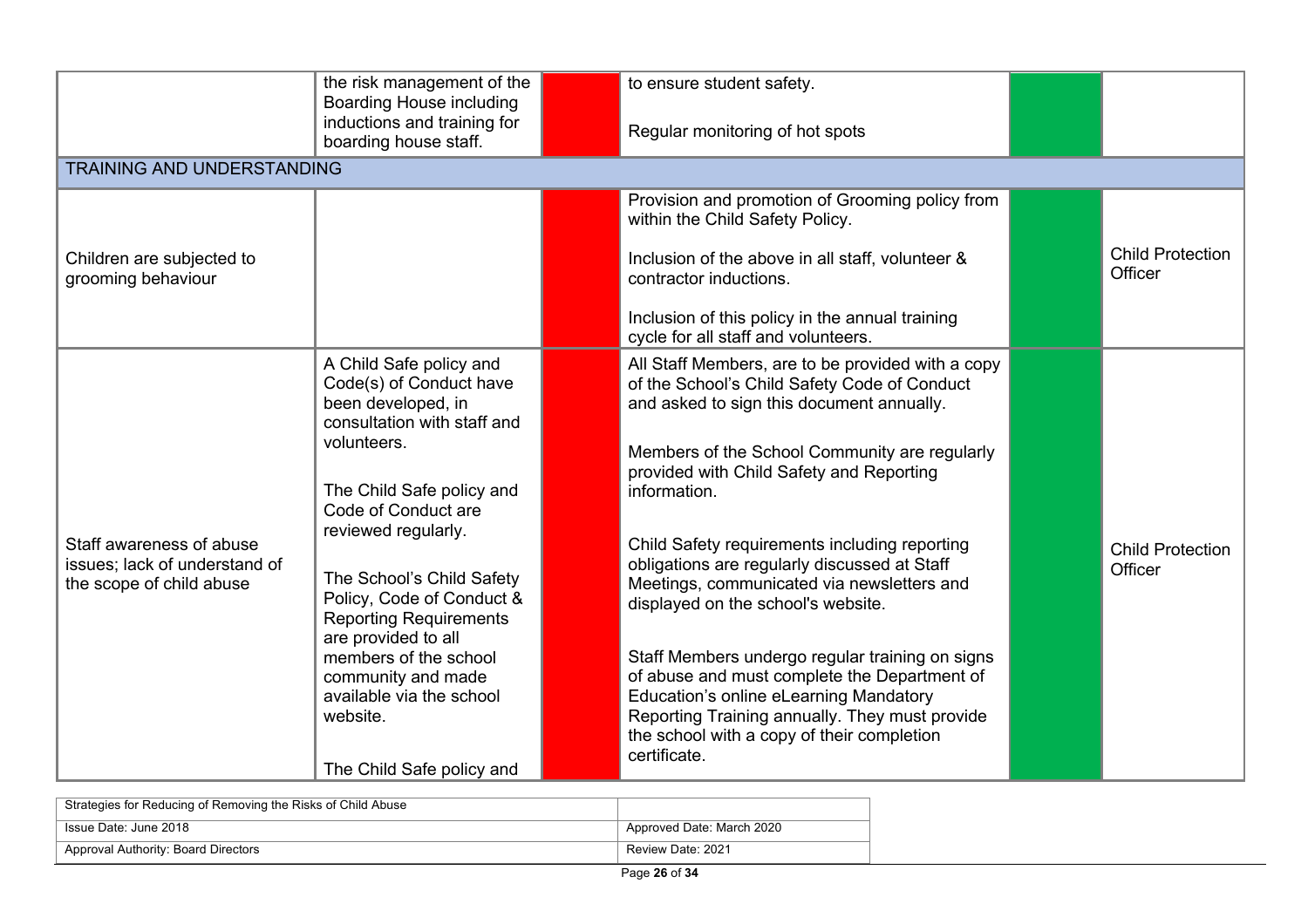|                                                                                                                                | Code of Conduct are<br>included in ongoing staff<br>professional learning each<br>year and central records of<br>this are maintained. | Staff Members will be provided with a copy of the<br>school's Child protection & reporting guidelines<br>and be required to participate in relevant training.                                                        |                                    |
|--------------------------------------------------------------------------------------------------------------------------------|---------------------------------------------------------------------------------------------------------------------------------------|----------------------------------------------------------------------------------------------------------------------------------------------------------------------------------------------------------------------|------------------------------------|
|                                                                                                                                |                                                                                                                                       | The school appointed a Child Protection Officer<br>to provide guidance and support to all teachers<br>with regards to reporting suspected abuse,<br>disclosures or breaches of the School's Code of<br>Conduct.      |                                    |
|                                                                                                                                |                                                                                                                                       | Staff Members will participate in regular Child<br>Safety related training and be assigned a mentor<br>to ensure they are aware of their responsibilities<br>for maintaining a safe environment for all<br>students. |                                    |
|                                                                                                                                |                                                                                                                                       | Posters displaying procedures to follow up on<br>child safety issues are displayed in classroom,<br>staff areas and general areas.                                                                                   |                                    |
|                                                                                                                                |                                                                                                                                       | Child Safety information in newsletter and staff<br>and school handbooks.                                                                                                                                            |                                    |
|                                                                                                                                | Child safety code of<br>conduct                                                                                                       | Strategies to embed organisational culture of<br>child safety are reviewed annually.                                                                                                                                 |                                    |
| Consistent reporting of abuse<br>issues; complacency in<br>reporting due to familiarity with<br>student and/or family of child | Clear child safety reporting<br>procedures                                                                                            | Refresher training for staff - see eLearning<br>mandatory reporting module.                                                                                                                                          | <b>Child Protection</b><br>Officer |
| abuse                                                                                                                          | Performance management                                                                                                                | Child safety code of conduct signed and<br>reviewed annually.                                                                                                                                                        |                                    |

| Strategies for Reducing of Removing the Risks of Child Abuse |                           |
|--------------------------------------------------------------|---------------------------|
| Issue Date: June 2018                                        | Approved Date: March 2020 |
| Approval Authority: Board Directors                          | Review Date: 2021         |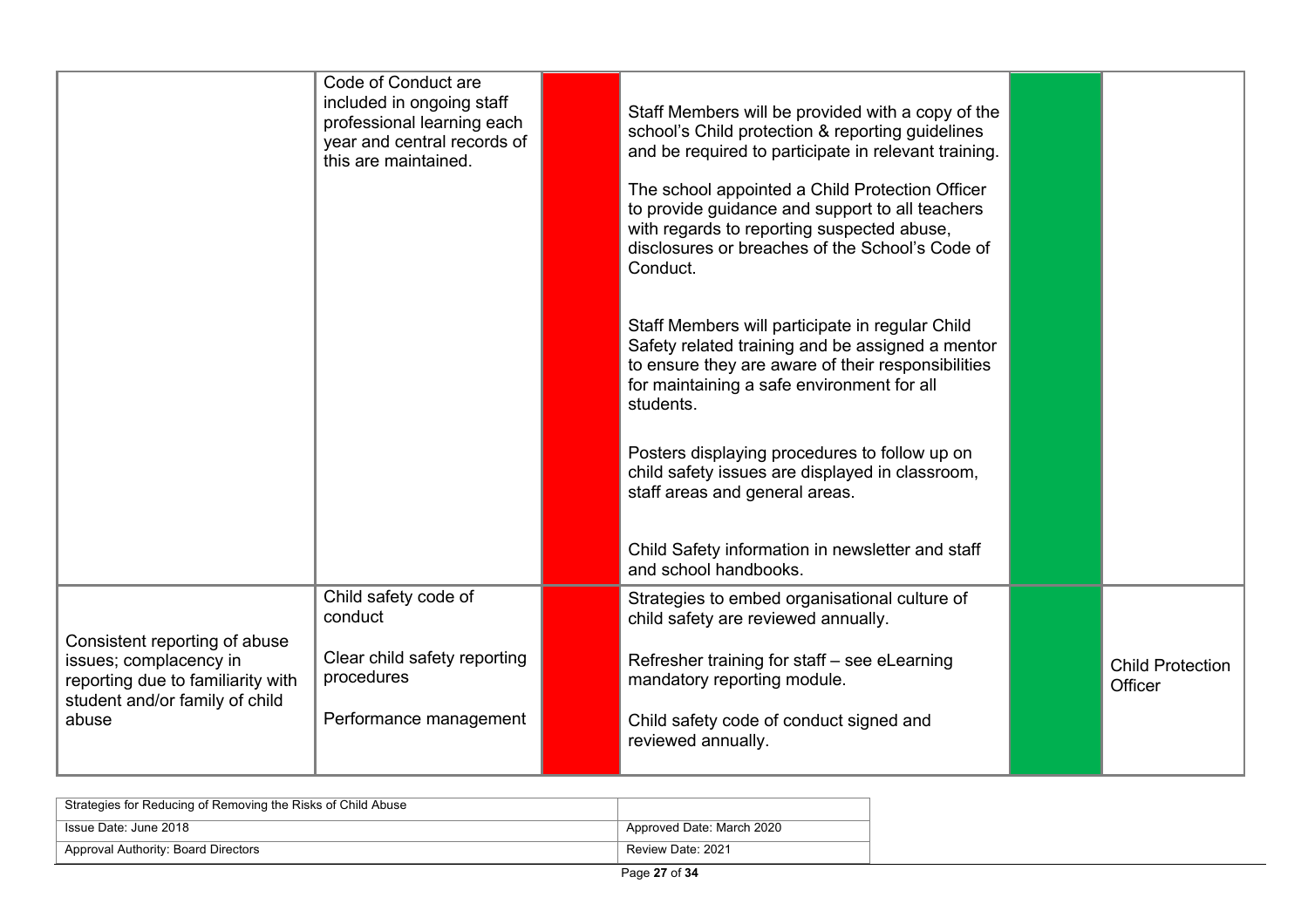|                                                                                                            |                                                                                                     |                   | Clear and concise child safety reporting<br>procedures further developed.                                                                                                                                                                                      |  |                  |                                    |
|------------------------------------------------------------------------------------------------------------|-----------------------------------------------------------------------------------------------------|-------------------|----------------------------------------------------------------------------------------------------------------------------------------------------------------------------------------------------------------------------------------------------------------|--|------------------|------------------------------------|
|                                                                                                            |                                                                                                     |                   | Regular performance management.                                                                                                                                                                                                                                |  |                  |                                    |
| Staff familiarity; natural trust of<br>long term employees (who may<br>have developed issues over<br>time) | Undertaking annual<br>performance management                                                        |                   | Annual refresher training for all staff - eLearning<br>Mandatory Reporting.                                                                                                                                                                                    |  |                  | <b>Child Protection</b><br>Officer |
| Failure of teachers to make a<br><b>Mandatory Report</b>                                                   |                                                                                                     |                   | Provision and promotion of Mandatory Reporting<br>policy.<br>Inclusion of the above in all staff inductions.<br>Inclusion of this policy in the annual training<br>cycle for staff.                                                                            |  |                  | <b>Child Protection</b><br>Officer |
|                                                                                                            |                                                                                                     |                   | Provision and promotion of Failure to Protect                                                                                                                                                                                                                  |  |                  |                                    |
| Staff breaching failure to<br>protect provision of Crimes Act<br>1958 (Vic)                                |                                                                                                     |                   | policy within reporting obligations.<br>Inclusion of the above in all staff, volunteer &<br>contractor inductions.<br>Inclusion of this policy in the annual training<br>cycle for all staff and volunteers.                                                   |  |                  | <b>Child Protection</b><br>Officer |
| Staff breaching failure to<br>disclose legal obligations                                                   |                                                                                                     |                   | Provision and promotion of Failure to Disclose<br>policy within reporting obligations.<br>Inclusion of the above in all staff, volunteer &<br>contractor inductions.<br>Inclusion of this policy in the annual training<br>cycle for all staff and volunteers. |  |                  | <b>Child Protection</b><br>Officer |
| Lack of understanding of<br>complaints procedures and<br>handling false allegations                        | Processes established for<br>handling complaints -<br>complaints and grievances<br>policy developed |                   | All members of the School community are made<br>aware and regularly reminded of inappropriate<br>behaviours and the process for reporting.                                                                                                                     |  | Deputy Principal |                                    |
| Strategies for Reducing of Removing the Risks of Child Abuse                                               |                                                                                                     |                   |                                                                                                                                                                                                                                                                |  |                  |                                    |
| Issue Date: June 2018                                                                                      |                                                                                                     |                   | Approved Date: March 2020                                                                                                                                                                                                                                      |  |                  |                                    |
| Approval Authority: Board Directors                                                                        |                                                                                                     | Review Date: 2021 |                                                                                                                                                                                                                                                                |  |                  |                                    |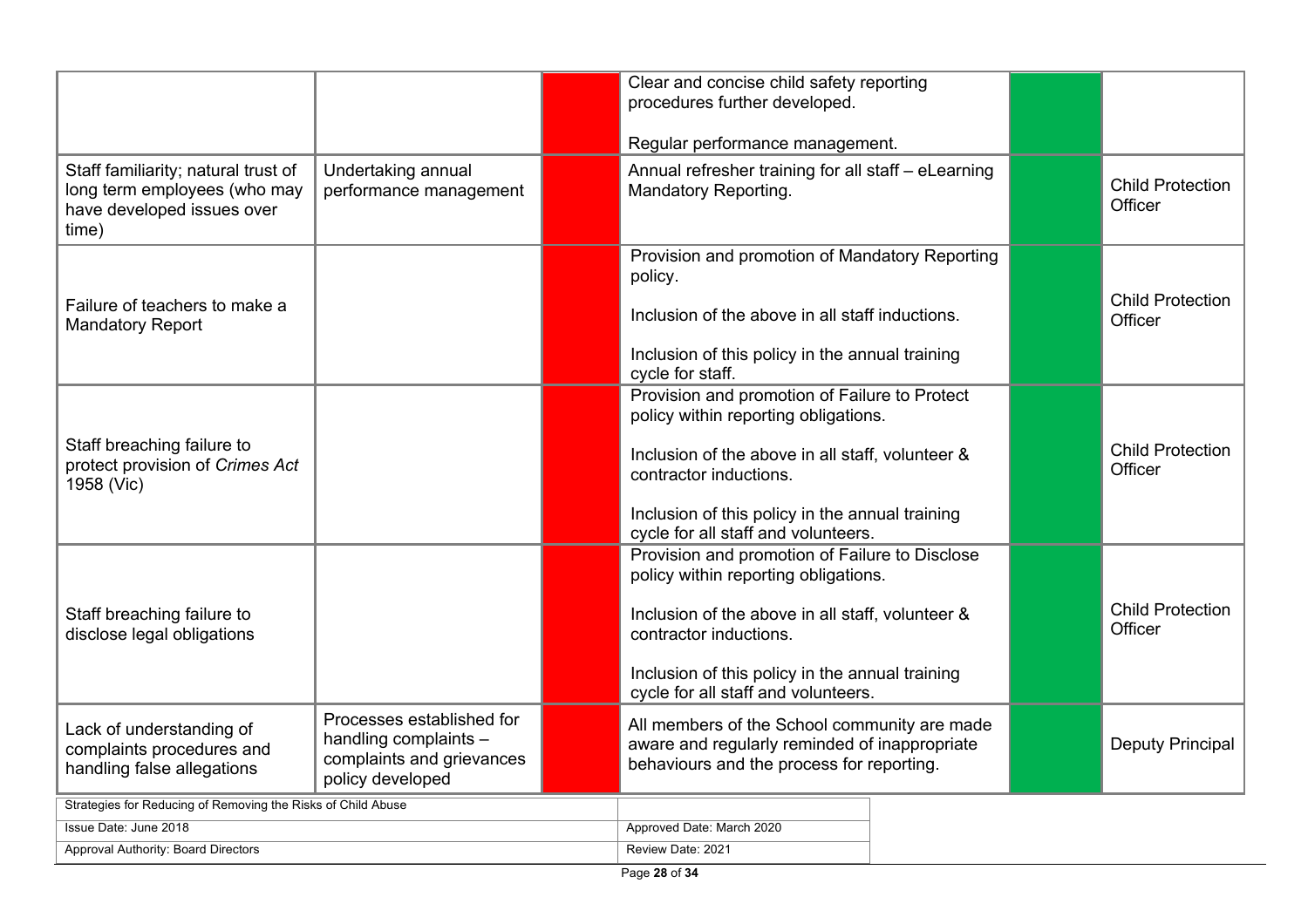|                                                                                           | <b>CEOB</b> services and<br>resources for support | Protect resources displayed throughout the<br>school to ensure easy access to reporting<br>process information.                                                                                                                                               |  |                                      |
|-------------------------------------------------------------------------------------------|---------------------------------------------------|---------------------------------------------------------------------------------------------------------------------------------------------------------------------------------------------------------------------------------------------------------------|--|--------------------------------------|
|                                                                                           |                                                   | Allegations are brought to the immediate<br>attention of the accused and they will be made<br>aware of their rights.                                                                                                                                          |  |                                      |
|                                                                                           |                                                   | All allegations of suspected abuse will be dealt<br>with in the strictest of confidence.                                                                                                                                                                      |  |                                      |
|                                                                                           |                                                   | All members of the school community are to be<br>reminded of the severity of making false<br>allegations and made aware that after a thorough<br>investigation the allegation is of a personal<br>nature (i.e. mischievous) then legal action may<br>be sort. |  |                                      |
|                                                                                           |                                                   | Where any false allegations are made against<br>Staff Members, Clergy, Casual Relief Teachers,<br>Contractors or Volunteers, professional<br>counselling & support services will be provided.                                                                 |  |                                      |
|                                                                                           |                                                   | Where an allegation has been made against a<br>Staff Member, Clergy, Casual Relief Teacher,<br>Contractor or Volunteer and it is made public,<br>advice from the relevant Education Department<br>will be sort.                                               |  |                                      |
| Lack of availability and<br>transparency of information<br>regarding school strategies to |                                                   | Communication plan developed to ensure all<br>staff remain informed.                                                                                                                                                                                          |  | Principal<br><b>Child Protection</b> |
| Strategies for Reducing of Removing the Risks of Child Abuse                              |                                                   |                                                                                                                                                                                                                                                               |  |                                      |
| Issue Date: June 2018                                                                     |                                                   | Approved Date: March 2020                                                                                                                                                                                                                                     |  |                                      |

Approval Authority: Board Directors **Review Date: 2021** Review Date: 2021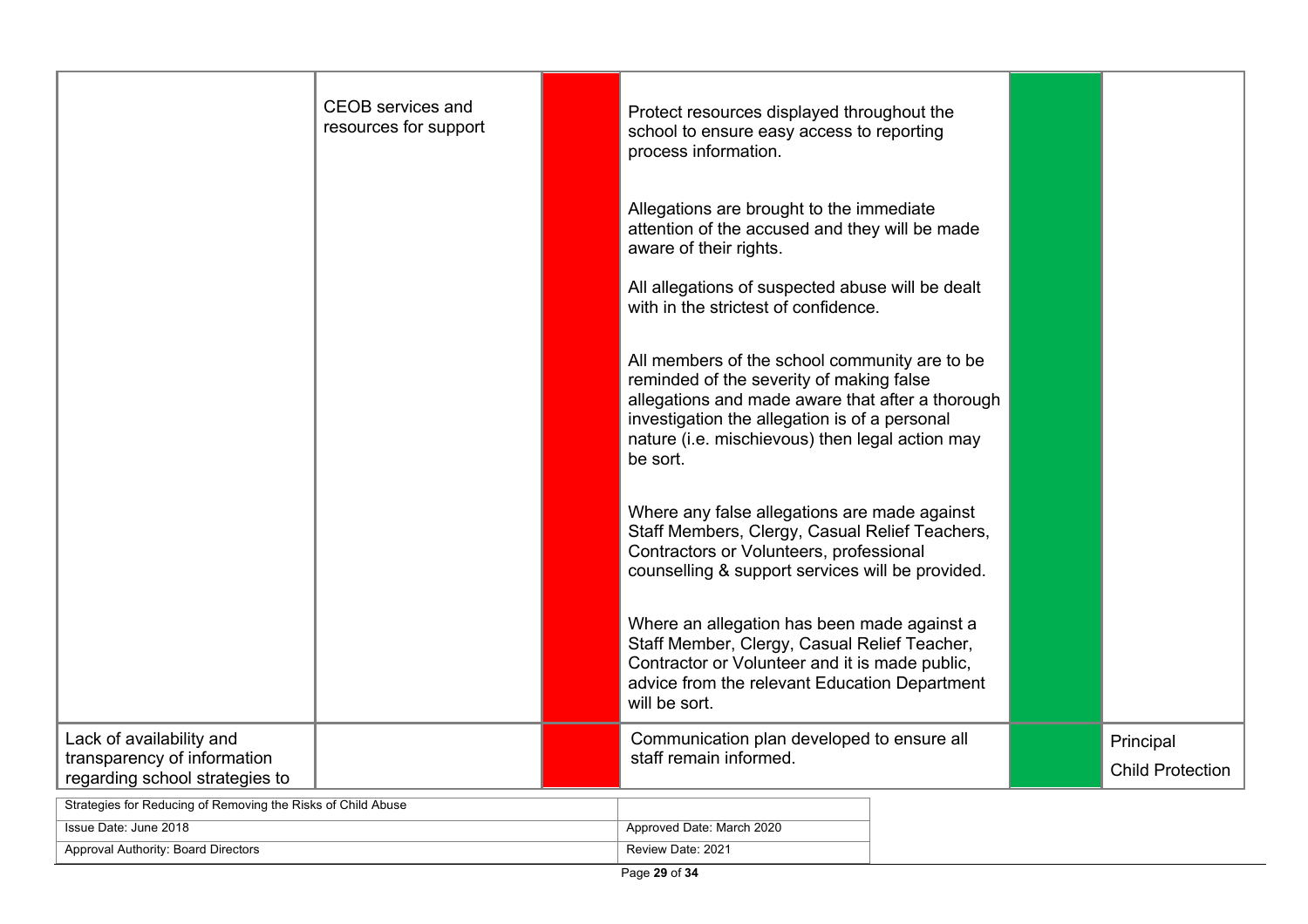| achieve Child Safety and the<br>school's compliance with child<br>safe standards |                                                                                                                                  |  |                                                                                                                                                                                                                                          |  |                                 | Officer                        |
|----------------------------------------------------------------------------------|----------------------------------------------------------------------------------------------------------------------------------|--|------------------------------------------------------------------------------------------------------------------------------------------------------------------------------------------------------------------------------------------|--|---------------------------------|--------------------------------|
| <b>WELLBEING</b>                                                                 |                                                                                                                                  |  |                                                                                                                                                                                                                                          |  |                                 |                                |
| Potential personal issues can<br>increase vulnerability of staff<br>and parents  | <b>Appointment of Student</b><br><b>Wellbeing Group</b><br>Establishment of wellbeing<br>support structures within<br>the school |  | Availability to EAP - Access.<br>Professional learning on wellbeing and issues<br>that can affect people's behavior.                                                                                                                     |  |                                 | Director of<br><b>Students</b> |
| Lack of understanding of the<br>characteristics and needs of all<br>students     | <b>Appointment of Student</b><br><b>Wellbeing Group</b><br>Establishment of wellbeing<br>support structures within<br>the school |  | Professional learning on wellbeing and issues<br>that can affect people's behavior.<br>Development of ILP's for students.<br>Online wellbeing surveys.<br>Provision of counselling and other resources.<br>Review of support services.   |  |                                 | Director of<br><b>Students</b> |
| <b>STUDENT ENGAGEMENT</b>                                                        |                                                                                                                                  |  |                                                                                                                                                                                                                                          |  |                                 |                                |
| 18-year-old students not aware<br>of their child safety obligations              |                                                                                                                                  |  | Students are to be provided with education on<br>Child Safety and be made aware of appropriate<br>& inappropriate behavioural standards.<br>Students to be encourage to take immediate<br>action & report events where they feel unsafe. |  |                                 | Director of<br><b>Students</b> |
| Students are not aware of the<br><b>Child Safe Standards</b>                     |                                                                                                                                  |  | Students are to be provided with education on<br>Child Safety and be made aware of appropriate<br>& inappropriate behavioural standards.                                                                                                 |  | Directors of<br><b>Students</b> |                                |
| Strategies for Reducing of Removing the Risks of Child Abuse                     |                                                                                                                                  |  |                                                                                                                                                                                                                                          |  |                                 |                                |
| Issue Date: June 2018<br>Approval Authority: Board Directors                     |                                                                                                                                  |  | Approved Date: March 2020<br>Review Date: 2021                                                                                                                                                                                           |  |                                 |                                |

 $\overline{\phantom{a}}$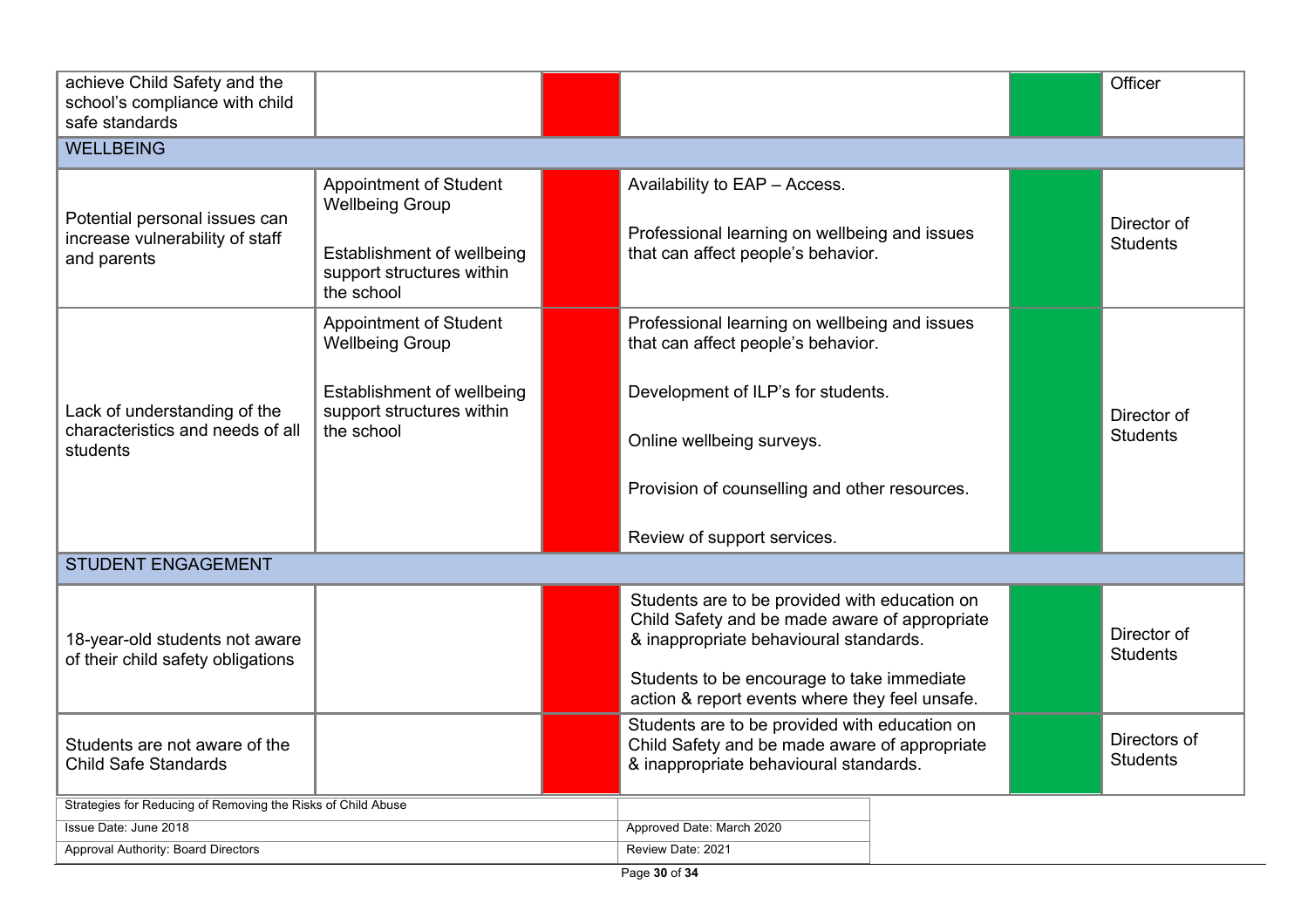|                                                                                                                      |                                                       |  | Students to be encourage to take immediate<br>action & report events where they feel unsafe.<br>Mental Health First Aid training offered for<br>students and staff.<br>Posters developed by the Students and<br>displayed throughout school.<br>Student developed guidelines for child safety.<br>Student code of conduct.<br>Procedure for reporting any form of abuse- such |  |                                    |
|----------------------------------------------------------------------------------------------------------------------|-------------------------------------------------------|--|-------------------------------------------------------------------------------------------------------------------------------------------------------------------------------------------------------------------------------------------------------------------------------------------------------------------------------------------------------------------------------|--|------------------------------------|
|                                                                                                                      |                                                       |  | as in student diary/school app- accessible to<br>students.                                                                                                                                                                                                                                                                                                                    |  |                                    |
| MONITORING AND EVALUATION                                                                                            |                                                       |  |                                                                                                                                                                                                                                                                                                                                                                               |  |                                    |
| Appropriate strategies have not<br>been developed and/or<br>implemented to monitor and<br>evaluate the risk register | Development of a Child<br><b>Safety Risk Register</b> |  | Maintain adequate record keeping of child safety<br>issues and responses of any incidents, for<br>example in an Excel spreadsheet or 'log book'<br>that is appropriately stored to protect the privacy<br>of children.<br>An assessment must be completed of any new<br>risk or exposure that has the potential to pose a<br>risk to child safety.                            |  | <b>Child Protection</b><br>Officer |
|                                                                                                                      |                                                       |  | Upon completion of the risk assessment,<br>identified control measures must be incorporated                                                                                                                                                                                                                                                                                   |  |                                    |

| Strategies for Reducing of Removing the Risks of Child Abuse |                           |
|--------------------------------------------------------------|---------------------------|
| Issue Date: June 2018                                        | Approved Date: March 2020 |
| Approval Authority: Board Directors                          | Review Date: 2021         |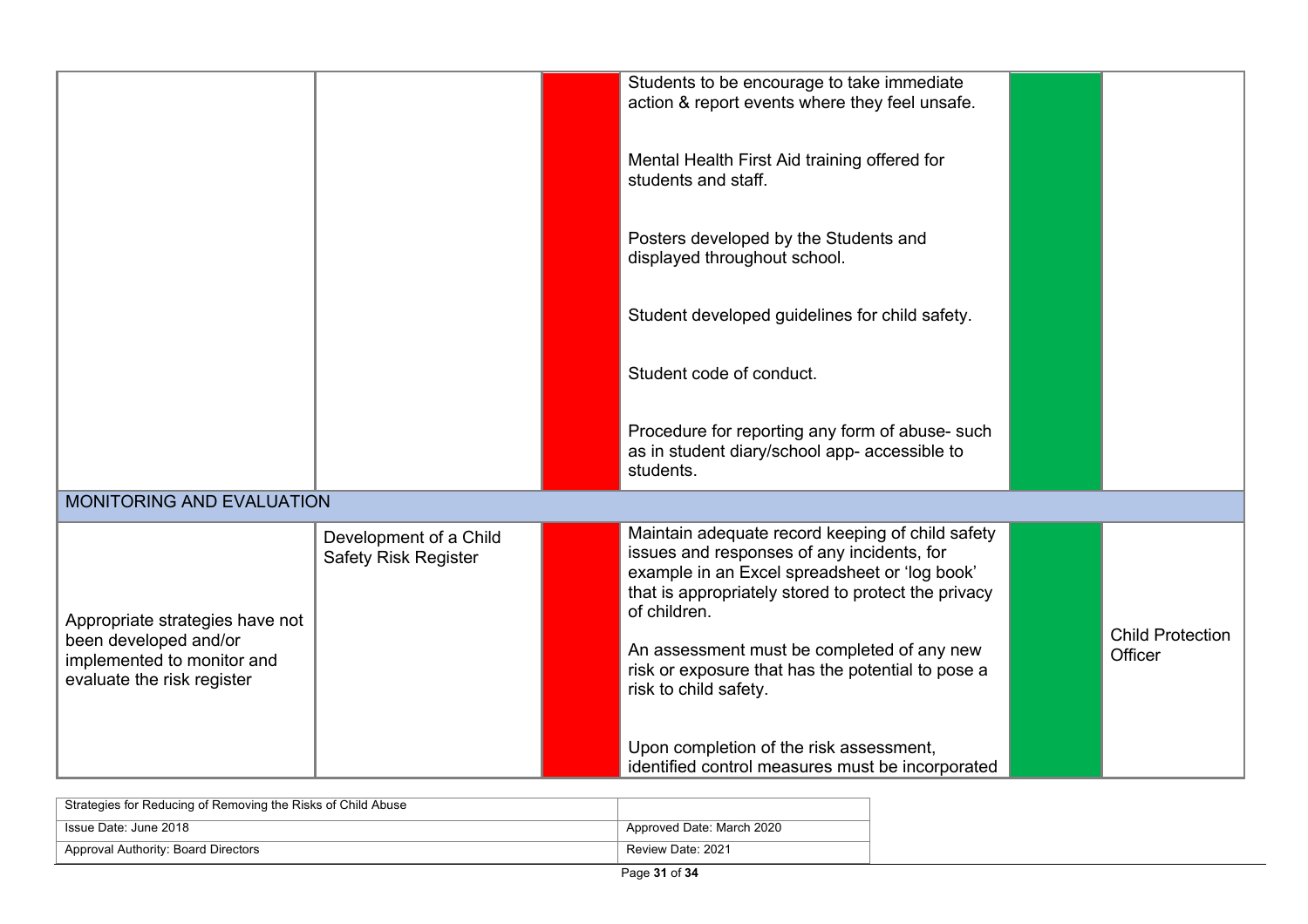|                                                                                                          |                            |                           | into the school risk register and communicated to<br>all staff members and where relevant other<br>members of the School Community.                                                                                                                                                    |  |                                |
|----------------------------------------------------------------------------------------------------------|----------------------------|---------------------------|----------------------------------------------------------------------------------------------------------------------------------------------------------------------------------------------------------------------------------------------------------------------------------------|--|--------------------------------|
| Potential concerns in the<br>monitoring of who is on the<br>premises                                     | Sign In/Sign Out Processes |                           | Staff members are regularly reminded to remain<br>vigilant and approach any volunteer or member<br>of the school community (during school hours)<br>found on site without appropriate identification<br>and make arrangements for directing or<br>escorting them to the school office. |  | <b>Child Safety</b><br>Officer |
| <b>DIVERSITY AND INCLUSION</b>                                                                           |                            |                           |                                                                                                                                                                                                                                                                                        |  |                                |
|                                                                                                          |                            |                           | Provide a culturally safe environment for<br>Aboriginal children, those from culturally diverse<br>backgrounds and for those with disabilities.                                                                                                                                        |  |                                |
| Lack of commitment and<br>practice to addressing student<br>diversity and the principals of<br>inclusion |                            |                           | Provision of ILPs.                                                                                                                                                                                                                                                                     |  |                                |
|                                                                                                          |                            |                           | Curriculum design.                                                                                                                                                                                                                                                                     |  |                                |
|                                                                                                          |                            |                           | Adaptive play strategies.                                                                                                                                                                                                                                                              |  |                                |
|                                                                                                          |                            |                           | Professional learning on diversity and inclusion.<br>(resilience project)                                                                                                                                                                                                              |  |                                |
|                                                                                                          |                            |                           | Strategies for student voice and empowerment.                                                                                                                                                                                                                                          |  |                                |
|                                                                                                          |                            |                           | Identify student characteristics as part of data<br>analysis.                                                                                                                                                                                                                          |  |                                |
|                                                                                                          |                            |                           | Partnerships with agencies.                                                                                                                                                                                                                                                            |  |                                |
|                                                                                                          |                            |                           | Support for student learning- eg intervention,                                                                                                                                                                                                                                         |  |                                |
| Strategies for Reducing of Removing the Risks of Child Abuse                                             |                            |                           |                                                                                                                                                                                                                                                                                        |  |                                |
| Issue Date: June 2018                                                                                    |                            | Approved Date: March 2020 |                                                                                                                                                                                                                                                                                        |  |                                |
| Approval Authority: Board Directors                                                                      |                            | Review Date: 2021         |                                                                                                                                                                                                                                                                                        |  |                                |

 $\overline{\phantom{a}}$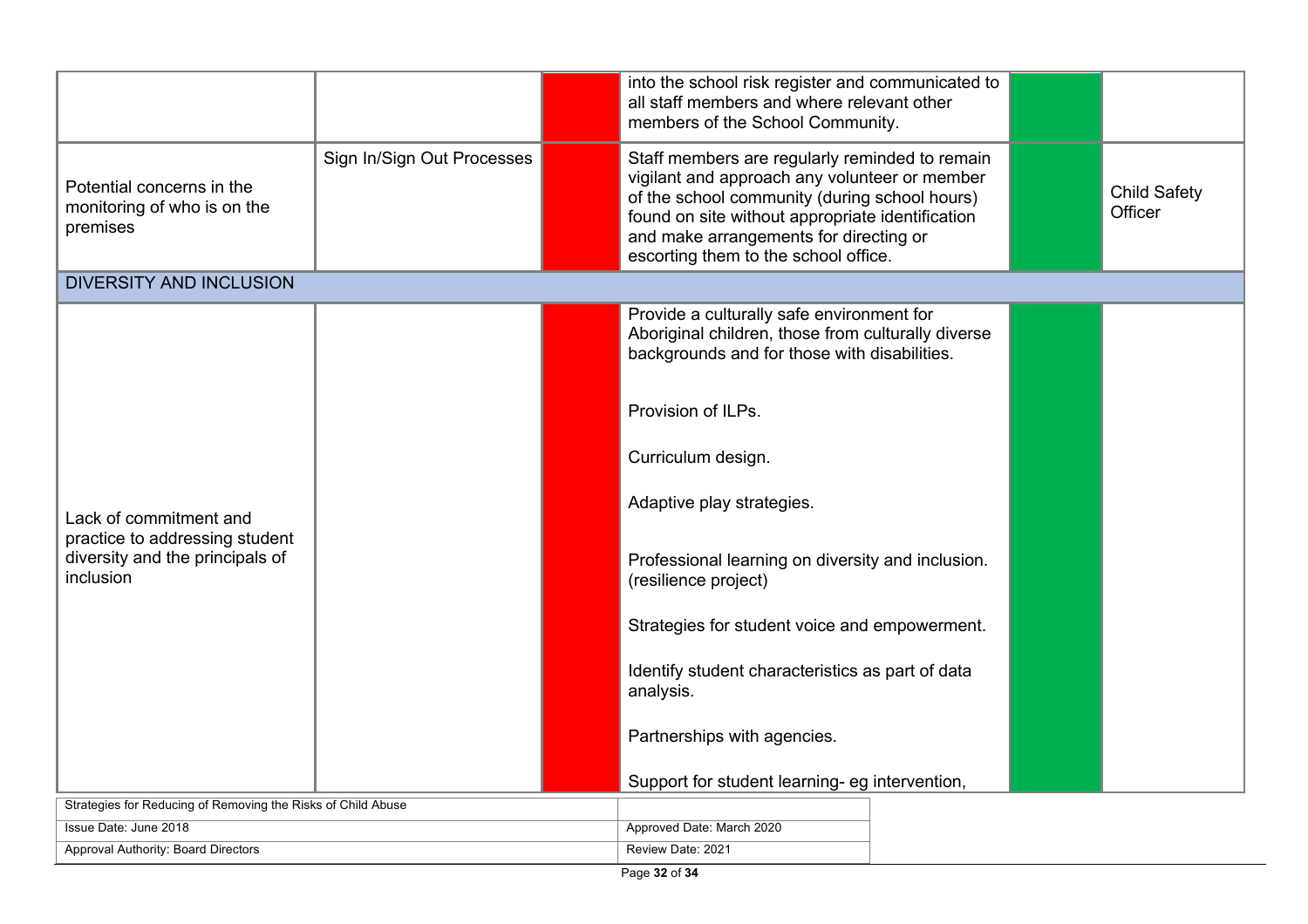|                                                                                             | acceleration, LSOs, groupings, inquiry-based<br>activities, revisiting and consolidating learning. |  |
|---------------------------------------------------------------------------------------------|----------------------------------------------------------------------------------------------------|--|
| Lack of strategies outlining<br>different risk controls necessary<br>for particular groups. | I dentify student characteristics as part of data<br>analysis.                                     |  |

| Strategies for Reducing of Removing the Risks of Child Abuse |                           |
|--------------------------------------------------------------|---------------------------|
| Issue Date: June 2018                                        | Approved Date: March 2020 |
| Approval Authority: Board Directors                          | Review Date: 2021         |